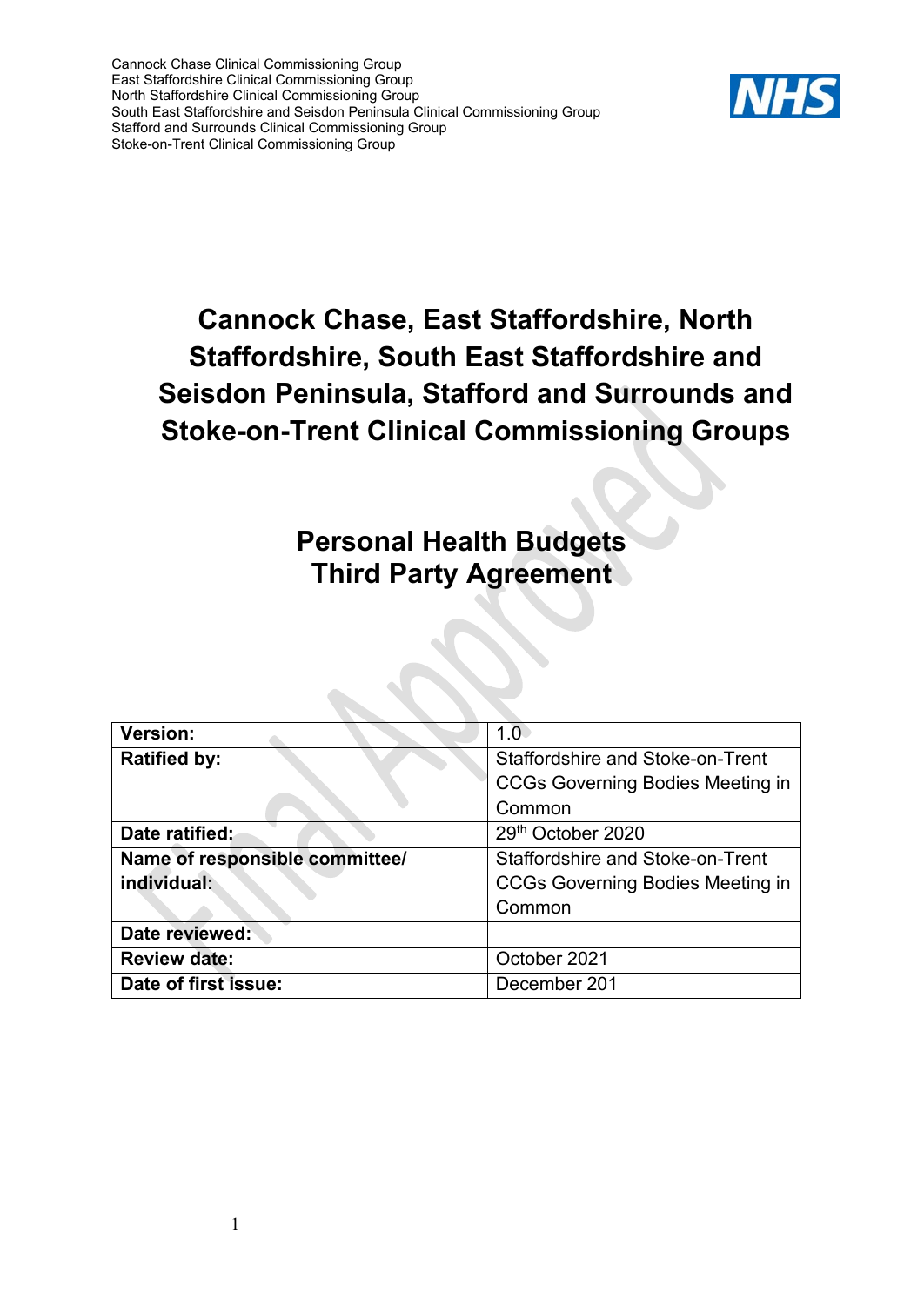

#### **Personal Health Budget (PHB) Summary Sheet**

#### **1. Person**

Patient Name:\_\_\_\_\_\_\_\_\_\_\_\_\_\_\_\_\_\_\_\_\_\_\_\_\_\_\_\_\_\_\_\_\_\_\_\_\_\_\_\_\_\_\_\_

\_\_\_\_\_\_\_\_\_\_\_\_\_\_\_\_\_\_\_\_\_\_\_\_\_\_\_\_\_\_\_\_\_\_\_\_\_\_\_\_\_\_\_\_\_\_\_\_\_\_\_\_\_\_\_

 $\overline{\phantom{a}}$  ,  $\overline{\phantom{a}}$  ,  $\overline{\phantom{a}}$  ,  $\overline{\phantom{a}}$  ,  $\overline{\phantom{a}}$  ,  $\overline{\phantom{a}}$  ,  $\overline{\phantom{a}}$  ,  $\overline{\phantom{a}}$  ,  $\overline{\phantom{a}}$  ,  $\overline{\phantom{a}}$  ,  $\overline{\phantom{a}}$  ,  $\overline{\phantom{a}}$  ,  $\overline{\phantom{a}}$  ,  $\overline{\phantom{a}}$  ,  $\overline{\phantom{a}}$  ,  $\overline{\phantom{a}}$ 

Patient Address:\_\_\_\_\_\_\_\_\_\_\_\_\_\_\_\_\_\_\_\_\_\_\_\_\_\_\_\_\_\_\_\_\_\_\_\_\_\_\_\_\_\_

## **2. Representative (if applicable)**

Representative Name:

Representative Address:

## **3. Third Party**

Third Party Name: Third Party Address:

\_\_\_\_\_\_\_\_\_\_\_\_\_\_\_\_\_\_\_\_\_\_\_\_\_\_\_\_\_\_\_\_\_\_\_\_\_\_\_\_\_\_\_\_\_\_\_\_\_\_\_\_\_\_\_

#### **3. Payments:**

One-Off PHB Payment £

First PHB Payment £

Regular PHB Payment (per week)£

Total PHB Payment (per annum) £\_\_\_\_\_\_\_\_\_\_\_\_\_\_\_\_\_\_\_\_\_\_\_\_\_\_\_

Regular Personal Health Budget Payments start date:

## **4. Support Team**

PHB Nurse Name\_\_\_\_\_\_\_\_\_\_\_\_\_\_\_\_\_\_\_\_\_\_\_\_\_\_\_\_\_\_\_\_\_\_\_\_\_\_\_\_\_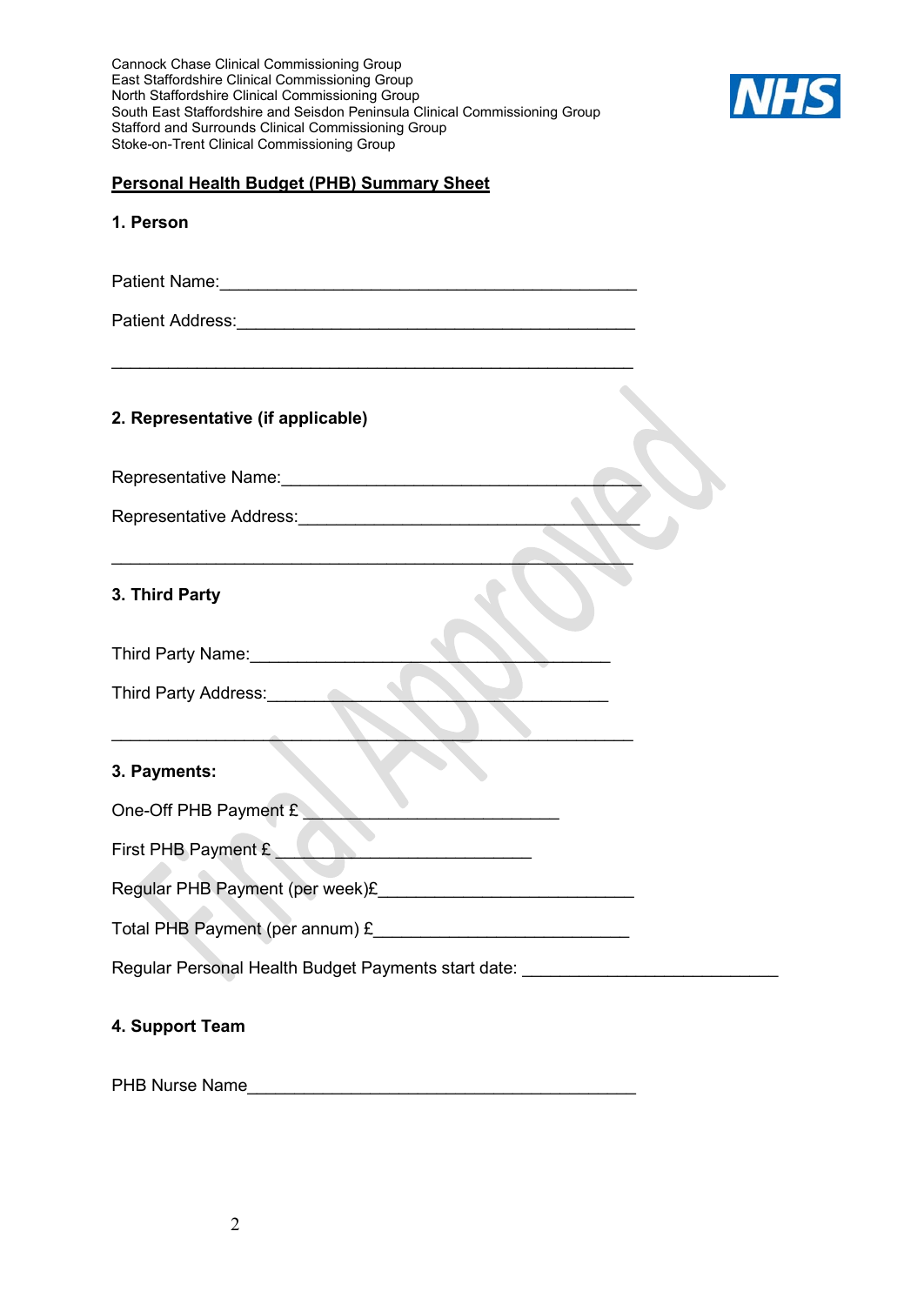

## **Personal Health Budget (PHB) Terms**

**This is an agreement between [***Insert name of CCG***] (drop down box) and either the Patient named above or their Representative or Nominee and a Third Party.**

**If you have any concerns about the content of this agreement, or any other queries in relation to it, you are advised to seek assistance from your PHB Nurse.** 

**The CCG encourages you to take independent legal advice before signing this agreement.**

#### **Parties**

This Agreement is made between:-

(1) **[Insert name of CCG] of** [Insert CCG's address] 2NJ (the "**CCG**");

#### AND

(2) [**[Name of Patient] of** [insert Patient's address] (the "**Patient**");]

[OR]

[**[Name of Representative] of** [insert Representative's address] (the "**Representative**");]

AND

(3) **[Name of Third Party] of** [insert Third Party's address] (the "**Third Party**")

together the "**Parties**" and each a "**party**"

#### **1 The Agreement**

- 1.1 This Agreement is made up of:
	- 1.1.1 The PHB Summary Sheet
	- 1.1.2 The PHB Support Plan
	- 1.1.3 The PHB Terms
- 1.2 If there is any conflict or ambiguity between the terms of the documents listed in clause 1.1, a term contained in a document higher in the list shall have priority over one contained in a document lower in the list.
- 1.3 This Agreement should also be read alongside the Personal Health Budgets Policy.
- 1.4 This Agreement is made between the CCG, the Patient or their Representative, and the Third Party who agree that, subject to the terms of this Agreement, the Third Party will receive payments on behalf of the Patient from the Personal Health Budget agreed by the CCG and the Patient or their Representative.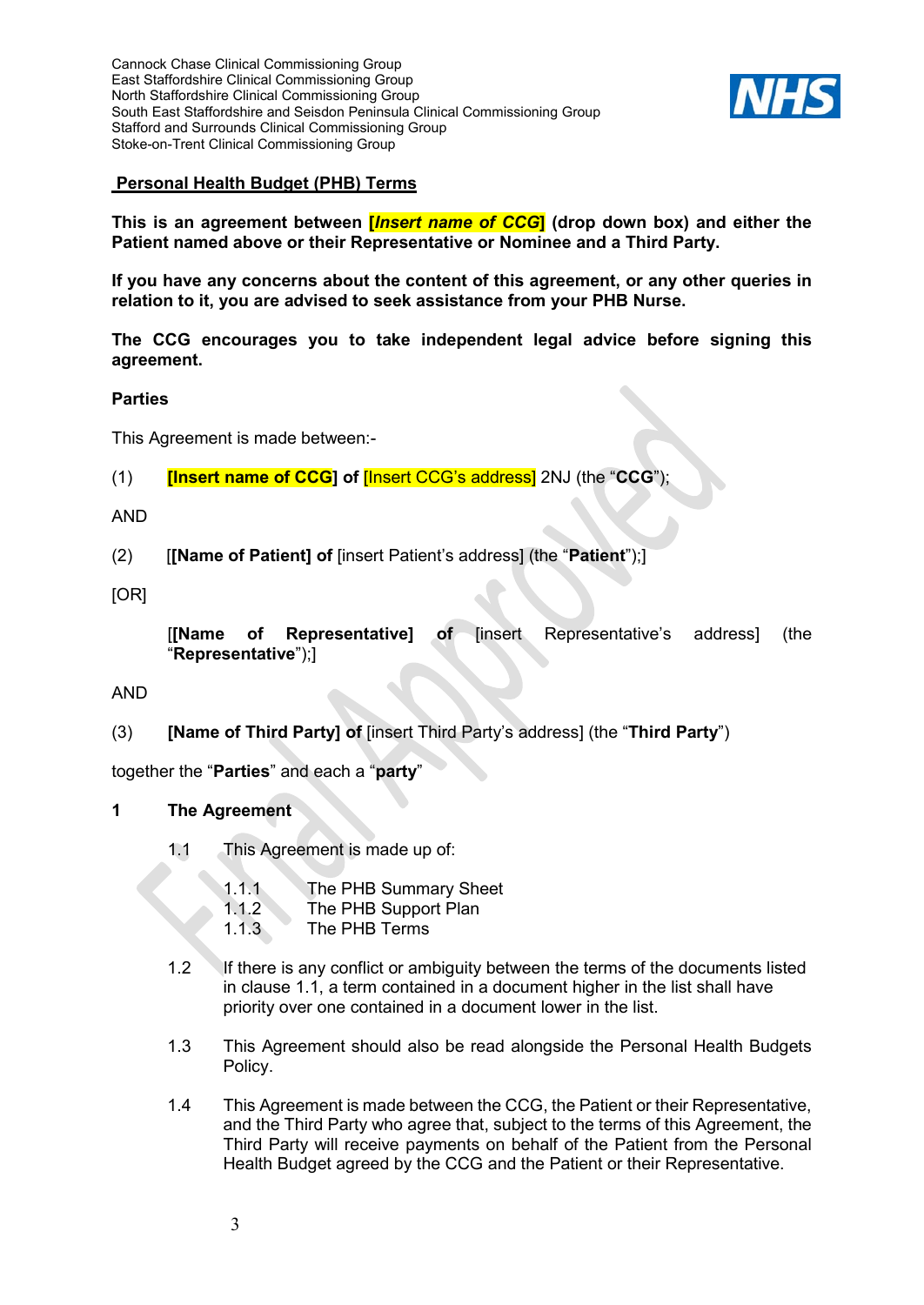

- 1.5 Defined terms have the meaning set out in Clause [2](#page-3-0) of this Agreement.
- 1.6 References to clauses are to clauses of this Agreement and references to paragraphs are to paragraphs of the schedules to this Agreement.
- 1.7 The CCG has assessed the Patient's need for Support and is satisfied that the Patient or their Representative is capable of managing, with the assistance of the Third Party, Personal Health Budget Payments from the CCG, which shall be paid into the Bank Account which shall be held and administered by the Third Party.
- 1.8 The Patient or their Representative and the Third Party must only use the Bank Account into which Personal Health Budget Payments under this Agreement are paid by the CCG for the purposes of securing Support as agreed with the CCG in the Patient's Personal Health Budget Support Plan and for no other purpose.
- 1.9 The rights and responsibilities of each of the Parties are as set in Schedule 1.
- 1.10 The Third Party agrees that it will enter into an appropriate agreement with the Patient or their Representative in order to record the details of any services that it agrees to provide to the Patient or Representative in connection with this Agreement and the management of the Patient's Personal Health Budget. The agreement will also record the details of any responsibilities which are to be assumed by the Patient or their Representative. The Third Party will supply the CCG with a copy of its agreement with the Patient or their Representative (and any associated documents) upon signature or any variation and in any event within 30 days of any request being made by the CCG.
- 1.11 If there is an inconsistency between any of the provisions of this Agreement and the provisions of the Third Party's agreement with the Patient or their Representative, the provisions of this Agreement shall prevail.
- 1.12 Subject to clause [5.9,](#page-8-0) this Agreement will come to an end with immediate effect upon any change in the law which makes it unlawful for either the Patient or their Representative, the Third Party or the CCG to carry out their respective obligations under this Agreement.
- 1.13 Upon termination of this Agreement, howsoever arising, all monies held by the Third Party, having been received from the CCG, shall be repaid immediately to the CCG or as directed by the CCG. The Third Party will provide a full account of the balance returned and monies spent.

#### <span id="page-3-0"></span>**2 Definitions**

**Agreement** means this agreement (including all Schedules annexed hereto), between the CCG, the Patient or their Representative, and the Third Party in respect of the use of the Bank Account held by the Third Party to receive the Patient's Personal Health Budget Payments from the CCG.

**Bank Account** means the bank account held and administered by the Third Party as agreed by the Patient or their Representative and approved by the CCG and into which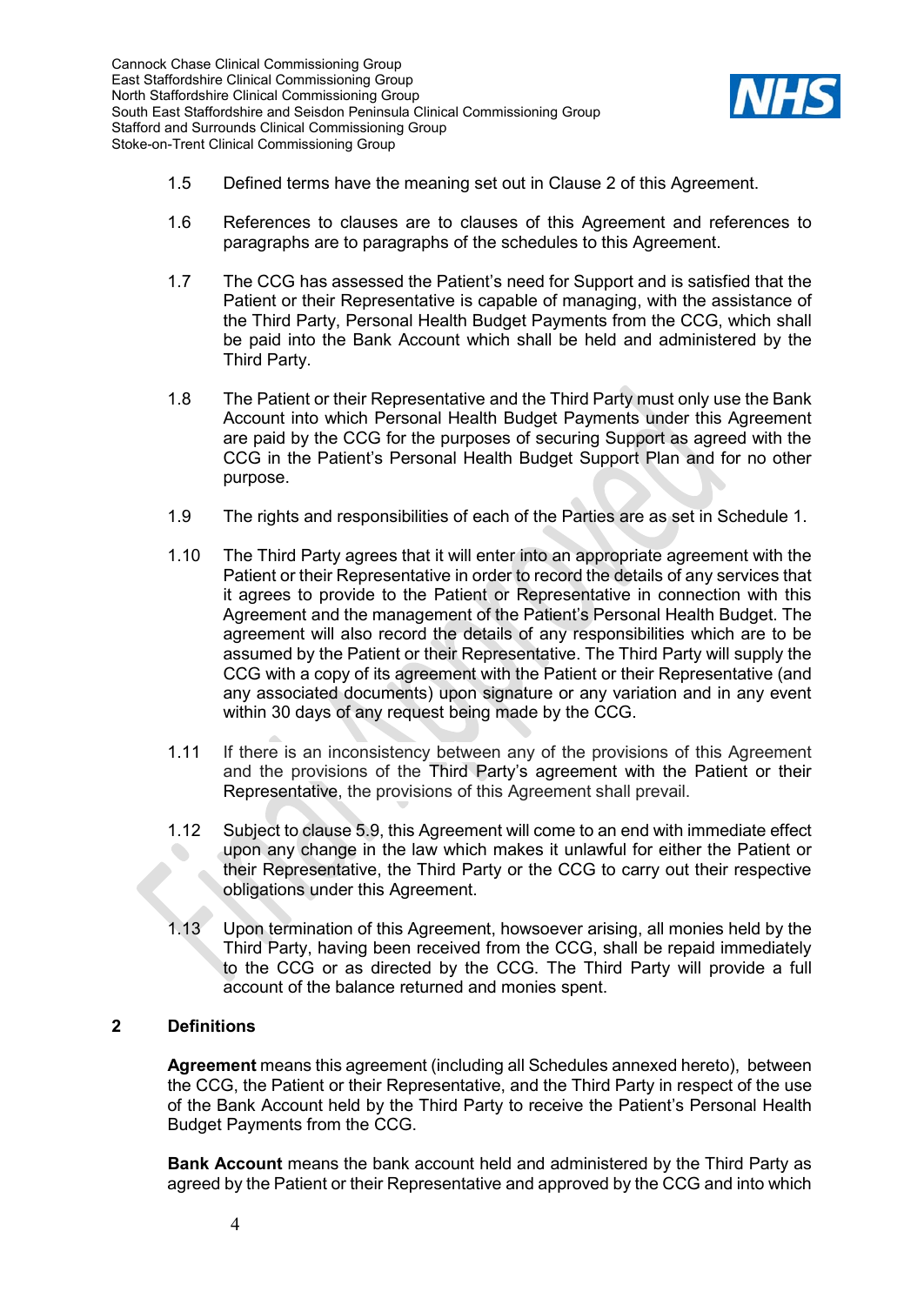

Personal Health Budget Payments are paid under the terms of this Agreement. This may include a CCG approved virtual wallet.

**Clinical Commissioning Group (CCG)** means the commissioner who is responsible for the commissioning of healthcare services in a specific area and will work with local authorities and other agencies who provide health and social care locally to make sure that the local community's needs are being met.

**Close family member** means: a) the spouse or civil partner of the Patient; b) someone who lives with the Patient as if their spouse or civil partner; c) their parent or parent-inlaw; d) their son or daughter; e) son- in- law or daughter- in- law; f) stepson or stepdaughter; g) brother or sister; h) aunt or uncle; i) grandparent; or j) the spouse or civil partner of (c)- (i), or someone who lives with them as if their spouse or civil partner. These include relationships deriving from fostering or adoption arrangements.

**DBS** means the Disclosure and Barring Service or any replacement or successor service to it.

**Employment Costs** means costs agreed by the CCG and associated with the employment of staff by the Third Party for the purpose of this Agreement, including wages, tax, national insurance, DBS checks, training, payroll and insurance but excluding sums payable as a consequence of:

- Redundancy, the risk of which the Third Party is **required** to cover by a suitable policy of employers' liability insurance;
- The mismanagement of the employer/employee relationship;
- Any kind of employment disputes including Employment Tribunal claims and County Court claims, settlements or awards.

**First PHB Payment** means the payment made to the Third Party in accordance with clause [4.3.1](#page-7-0) of this Agreement and the PHB Summary Sheet and paid into the Bank Account by the CCG.

**One-Off PHB Payment** means the payment made to the Patient or their Representative in accordance with clause [4.2.1](#page-7-1) of this Agreement and the PHB Summary Sheet and paid into the Bank Account by the CCG.

**Patient** means the person, named in this Agreement in respect of whom the Personal Health Budget Payments are to be made.

**Personal Health Budget (PHB)** means the budget for provision of health care services to the Patient made by way of Personal Health Budget Payments in accordance with this Agreement.

**Personal Health Budget (PHB) Payments** means the payments made to the Third Party on behalf of the Patient in accordance with clause [4](#page-6-0) of this Agreement and paid into the Bank Account by the CCG.

**Personal Health Budgets Policy** means the policy published by the Cannock Chase, East Staffordshire, North Staffordshire, South East Staffordshire and Seisdon Peninsula, Stafford and Surrounds and Stoke-on-Trent Clinical Commissioning Groups as may be amended from time to time.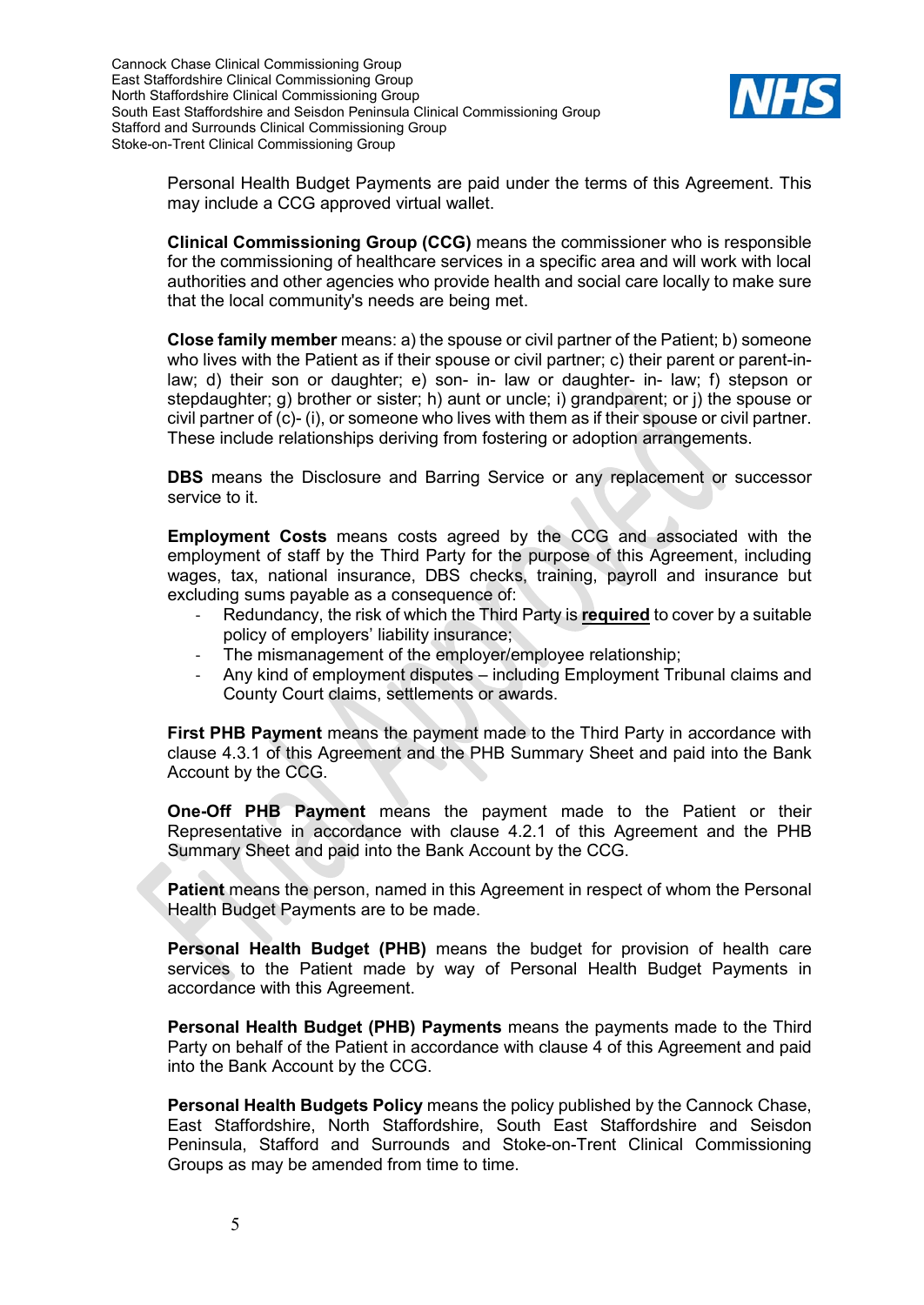

**Personal Health Budget (PHB) Support Plan** means the plan which the Patient or their Representative develops with appropriate personalised assistance, and which describes the health outcomes they want to achieve and the services to be secured by means of Personal Health Budget Payments to achieve the health outcomes. This plan is agreed by the Patient or their Representative and the CCG.

**PHB Nurse** means the person nominated by the CCG to monitor and review the making of Personal Health Budget Payments in accordance with Paragraph 2.2 of Schedule 1.

**PHB Summary Sheet** means the summary sheet at the front of this Agreement as may be amended from time to time in accordance with the terms of this Agreement.

**PHB Terms** means the terms that form part of this Agreement, as may be amended from time to time in accordance with the terms of this Agreement.

**Representative** means a person who is appointed by the Court of Protection to act as a Deputy in relation to matters relevant to the Personal Health Budget, the holder of a relevant Lasting Power of Attorney, or a person agreed by the CCG as being appropriate to act in the best interests of the Patient in compliance with the requirements specified in [sections 4\(1\) to \(7\)](https://uk.westlaw.com/Document/IE808A4B0E45311DA8D70A0E70A78ED65/View/FullText.html?originationContext=document&transitionType=DocumentItem&contextData=(sc.DocLink)) of the Mental Capacity Act 2005 in relation to the Personal Health Budget.

**Support** means the arrangements made to meet the Patient's health and personal care needs as specified in the Personal Health Budget Support Plan.

**Total PHB Payment** means the payments made to the Third Party in accordance with clause [4.3.3](#page-7-2) of this Agreement and the PHB Summary Sheet and paid into the Bank Account by the CCG.

#### **3 Third Party**

 $\bullet$ 

- 3.1 Any Third Party to whom the CCG is to make Personal Health Budget Payments under the terms of this Agreement must:
	- 3.1.1 be considered appropriate by the CCG;
	- 3.1.2 agree, with the CCG and the Patient or their Representative, the basis on which it shall act on the Patient's behalf in relation to the Personal Health Budget Payments and shall enter into an agreement with the Patient or their Representative to record the details of those arrangements;
	- 3.1.3 act in the Patient's best interests when securing the provision of Support and services in respect of which Personal Health Budget Payments are made;
	- 3.1.4 provide assistance to the Patient or their Representative in respect of all contractual arrangements that the Third Party enters into for the Patient's benefit and which are secured by means of Personal Health Budget Payments;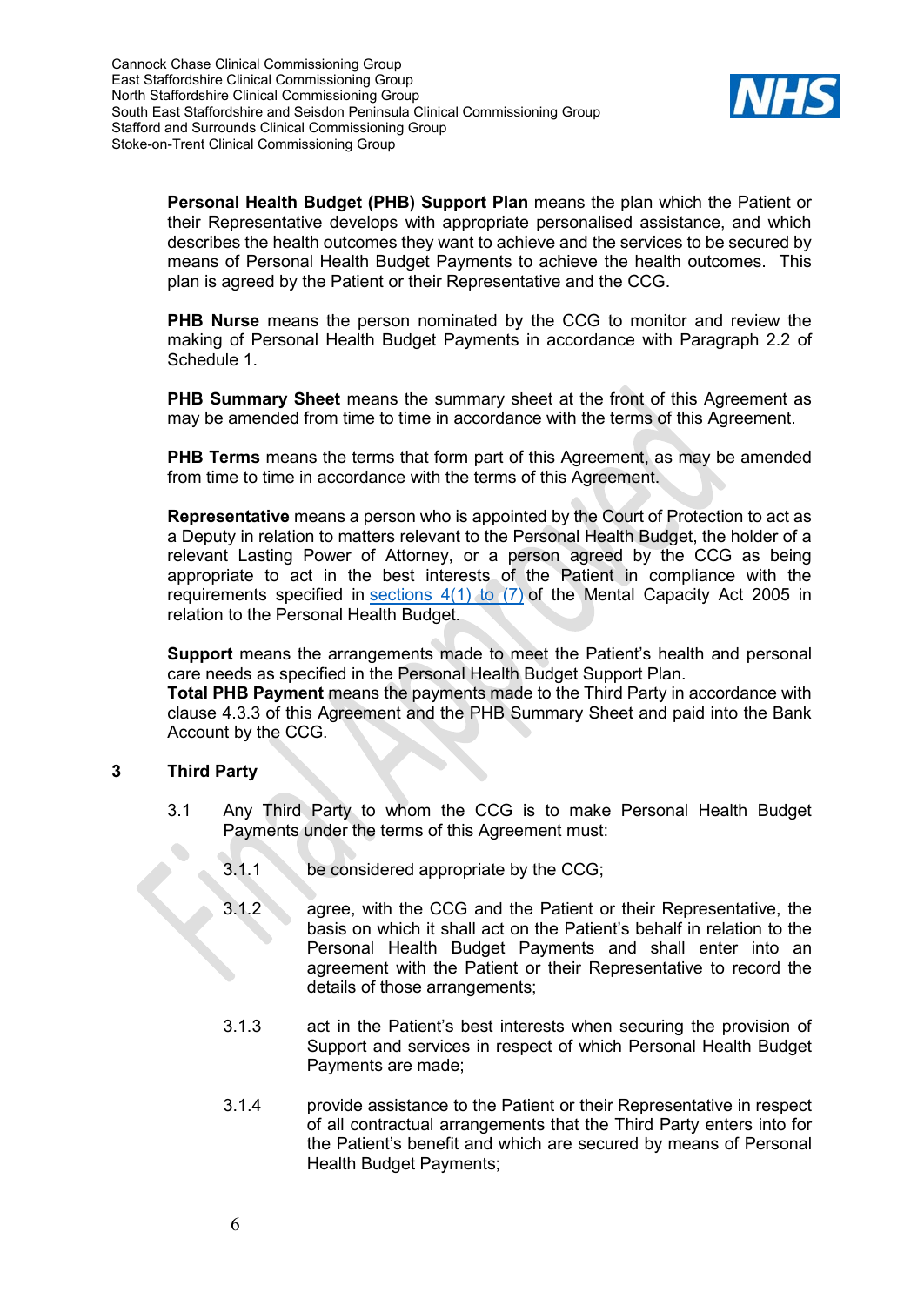

- 3.1.5 provide assistance to the Patient or their Representative in respect of all contractual arrangements that the Patient or their Representative enters into which are secured by means of Personal Health Budget Payments;
- 3.1.6 use the Personal Health Budget Payments only in accordance with the Personal Health Budget Support Plan, the terms of this Agreement and any agreement it has entered into with the Patient or their Representative; and
- 3.1.7 agree to be subject to and undergo an enhanced DBS check.
- 3.2 The CCG will agree to the making of Personal Health Budget Payments to the Third Party on the Patient's behalf, subject to being satisfied that the Third Party is capable of managing the Personal Health Budget Payments.
- 3.3 The CCG will require the Third Party to apply for an enhanced DBS certificate before giving its consent to making the Personal Health Budget Payments to the Third Party and entering into this Agreement with the Third Party.
- <span id="page-6-1"></span>3.4 The Patient or their Representative shall provide four weeks' written notice to the CCG if they wish to change the identity of the Third Party or terminate this Agreement. Following receipt of such a notification, the CCG may: stop the making of Personal Health Budget Payments, consider paying the Personal Health Budget Payments to the Patient or their Representative directly (which will require the Patient or their Representative to enter into a Direct Payments Agreement with the CCG) or to a different third party (subject to the CCG entering into another Third Party Agreement with that third party) chosen by the Patient or their Representative and may as soon as reasonably possible review the Personal Health Budget Support Plan.
- <span id="page-6-2"></span>3.5 In the event that the Third Party wishes to cease being the Third Party for the purposes of this Agreement, the Third Party must provide four weeks' written notice to the Patient or their Representative and the CCG.
- <span id="page-6-3"></span>3.6 If as a result of clause [3.4](#page-6-1) Personal Health Budget Payments in respect of the Patient are stopped, it will be the Third Party and the Patient or their Representative's joint responsibility to ensure that any surplus from the Personal Health Budget Payments held by them (in the Bank Account or otherwise) under this Agreement are repaid to the CCG.
- 3.7 If as a result of clause [3.5](#page-6-2) Personal Health Budget Payments in respect of the Patient are stopped, it will be the Third Party's responsibility to ensure that any surplus from the Personal Health Budget Payments held by them (in the Bank Account or otherwise) under this Agreement are repaid to the CCG.

## <span id="page-6-0"></span>**4 Payments**

4.1 All Personal Health Budget Payments as agreed by the Patient or their Representative in the Personal Health Budget Support Plan will be made by the CCG to the Third Party as follows: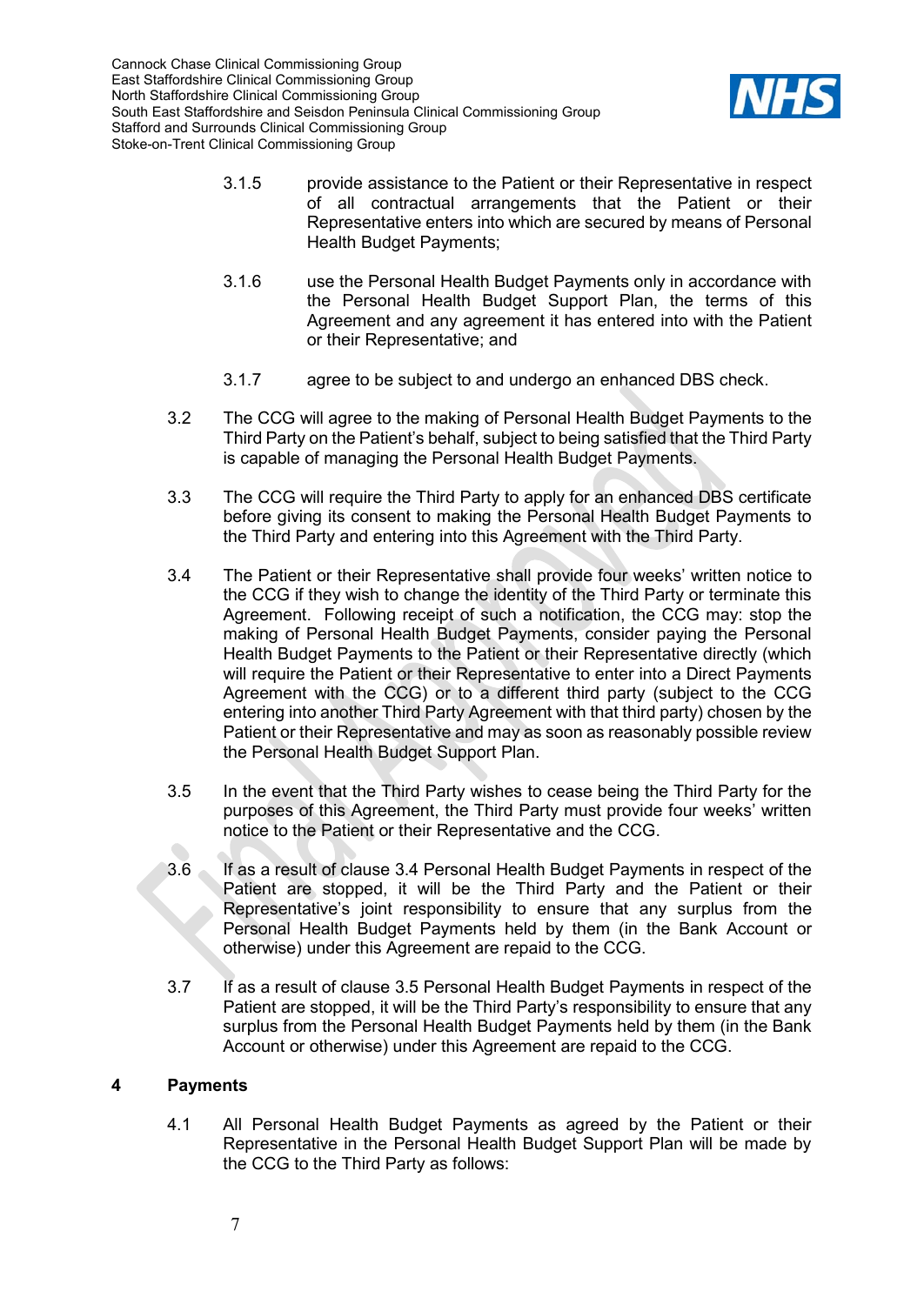

#### <span id="page-7-1"></span>4.2 Single (one-off) PHB Payments

4.2.1 A single One-Off PHB Payment (as set out in the PHB Summary Sheet) is included in the Personal Health Budget, which is the subject of this Agreement, to cover up front costs associated with one-off set up costs.

#### <span id="page-7-0"></span>4.3 First and Regular PHB Payments

- 4.3.1 A First Personal Health Budget Payment (as set out in the PHB Summary Sheet) to be made from the Personal Health Budget may cover more than 4 weeks and may be made after the date of this Agreement.
- 4.3.2 Subsequent to the First Personal Health Budget Payment made in accordance with clause 4.1.1 above, the CCG will pay the weekly amount set out in the PHB Summary Sheet (as may be amended from time to time in accordance with the terms of this Agreement) into the Bank Account in advance every 4 weeks during the term of this Agreement and such payment shall constitute the "Regular PHB Payment".
- 4.3.3 The total of the PHB Payments ("Total PHB Payment") to be paid per annum under this Agreement is set out in the PHB Summary Sheet and may be amended from time to time in accordance with the terms of this Agreement.

#### <span id="page-7-2"></span>**5 General Provisions**

- 5.1 The CCG reserves the right to review arrangements within this Agreement and make changes required because of a change in law or guidance or otherwise in accordance with the terms of this Agreement. Such amendments or variations will be confirmed by the CCG in writing.
- 5.2 Notwithstanding clause 5.1, all other all other amendments and variations to this Agreement must be agreed between the Parties and confirmed in writing, signed and dated by the Parties and attached to this Agreement.
- <span id="page-7-3"></span>5.3 The CCG will give the Third Party and the Patient or their Representative not less than 4 weeks' written notice of any proposed review, monitoring or changes to the Personal Health Budget or Personal Health Budget Plan that may require any amendment or variation to this Agreement.
- 5.4 Subject to clause 5.5, any notice to be given in connection with this Agreement will be in writing and may be delivered by hand, post, or e-mail, addressed to the recipient at the address set out in this Agreement or any other address notified to the other Parties in writing in accordance with this clause as the address to which notices and other documents may be sent.
- 5.5 The notice will be deemed to have been properly served on the recipient:
	- 5.5.1 if delivered by hand, at the time of delivery;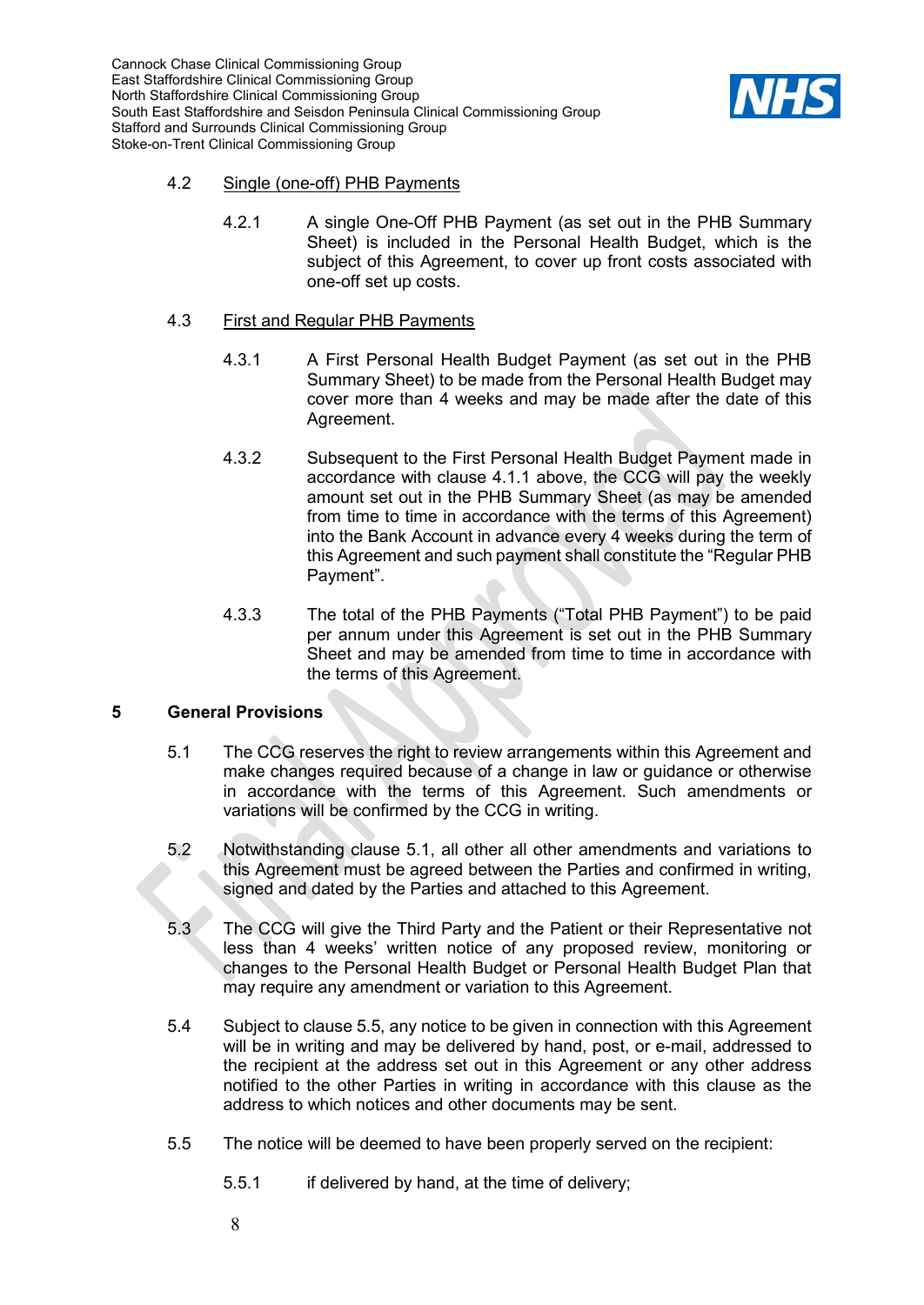

- 5.5.2 if delivered by post, forty eight (48) hours after being posted (excluding Saturdays, Sundays and public holidays); or
- 5.5.3 if delivered by e-mail, at the time of transmission.
- 5.6 This Agreement is a legally binding agreement which shall be governed and construed in accordance with English law and the Parties agree to submit to the exclusive jurisdiction of the English courts.
- 5.7 This Agreement (inclusive of Schedule 1) constitutes the entire understanding between the Parties relating to the subject matter of this Agreement and save as may be expressly referred to or referenced herein, supersedes all representations, writings, discussions or understandings with respect hereto (whether made in writing or otherwise), except in respect of any fraudulent misrepresentation made for and behalf of or by any party.
- 5.8 Except as expressly provided in this Agreement, a person who is not a party to this Agreement shall not have any rights under the Contracts (Rights of Third Parties) Act 1999 to enforce any term of this Agreement.
- <span id="page-8-0"></span>5.9 If any provision or part-provision of this agreement is or becomes invalid, illegal or unenforceable, it shall be deemed modified to the minimum extent necessary to make it valid, legal and enforceable. If such modification is not possible, the relevant provision or part-provision shall be deemed deleted. Any modification to or deletion of a provision or part-provision under this clause shall not affect the validity and enforceability of the rest of this agreement.
- 5.10 Termination of this Agreement (howsoever arising) shall be without prejudice to the Parties' rights in respect of any prior breach and any terms of this Agreement which either expressly or by implication survive termination of this Agreement.
- 5.11 The Patient or their Representative and the Third Party confirm that they have read and understood this Agreement including the terms and conditions set out in Schedule 1.
- 5.12 The Parties agree to be bound by and shall comply with the terms and conditions set out in this Agreement as amended from time to time, and to comply with their obligations as set out herein.

## **6 Disagreements and Disputes**

- 6.1 The CCG will work in collaboration with the Patient or their Representative, Third Party, providers and other allied health professionals in implementing this Agreement. The CCG recognises that there may be occasion during the life of the Agreement where disagreement occurs, relating to the Personal Health Budget. Disagreement may arise in circumstances including (but not limited to):
	- 6.1.1 utilisation of the Personal Health Budget for purposes previously not approved by the CCG;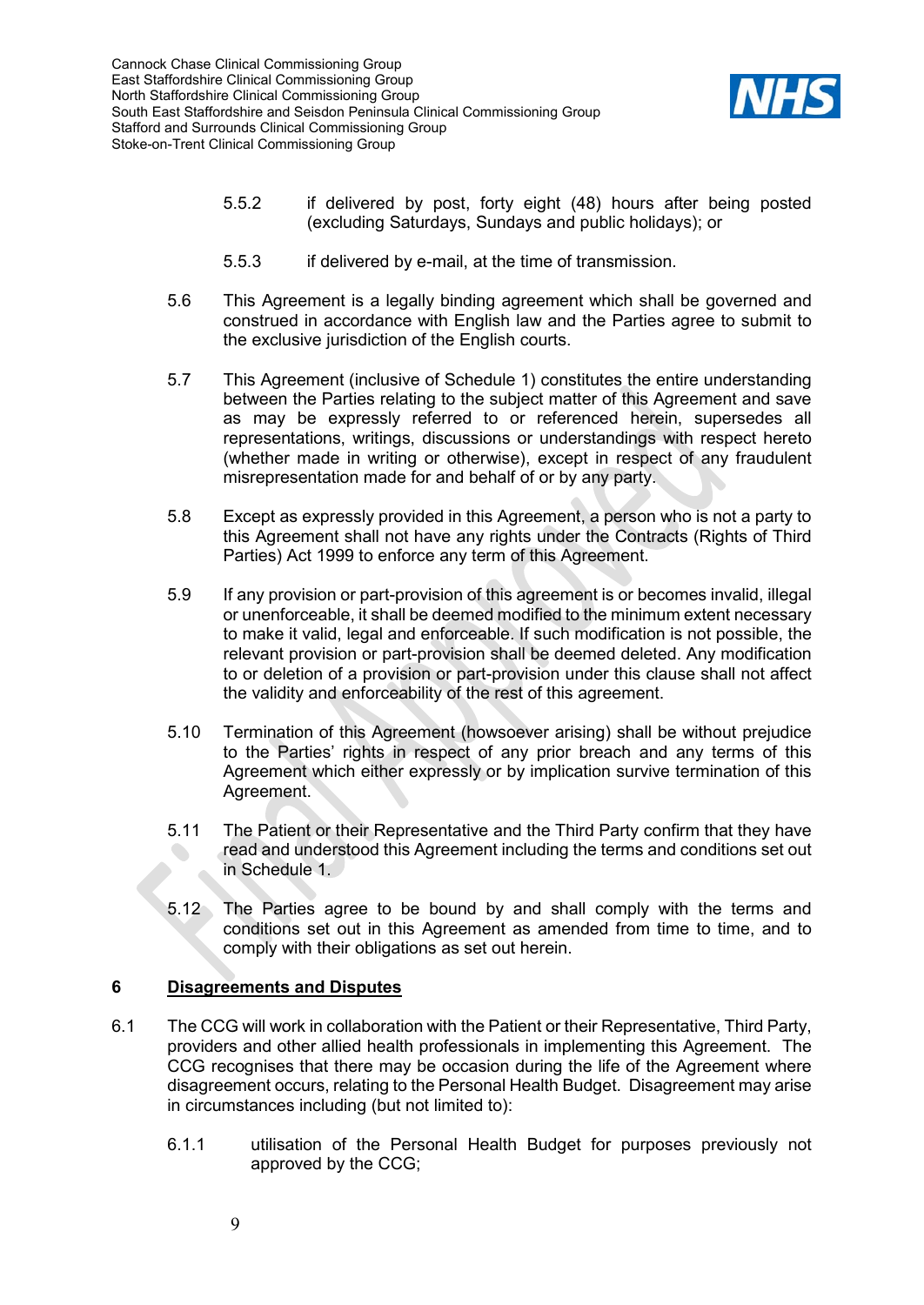

- 6.1.2 allocation of the financial value of the Personal Health Budget being considered to be no longer adequate;
- 6.1.3 interpretation of the CCG's Personal Health Budgets Policy; or
- 6.1.4 the CCG deciding to terminate the Personal Health Budget Agreement.
- 6.2 In all cases the PHB Nurse will first attempt to resolve the matter through dialogue with the Patient and/or their Representative and/or the Third Party. Where necessary this will be escalated to the Senior Clinical Lead for resolution. Where the matter still remains unresolved to the satisfaction of the Patient and/or their Representative and/or the Third Party the matter can be escalated at the request of the Patient and/or their Representative and/or the Third Party or the Senior Clinical Lead to the CCG's Senior Strategic Lead and Deputy Director of Commissioning, Partnerships and Integration ("CCG Review Team) for a considering and ruling on the disagreement.
- 6.3 The role of the CCG Review Team will be to determine whether this Agreement is in accordance with the CCG's Personal Health Budgets Policy; and to give consideration to the specific issue(s) of disagreement. In doing so the CCG Review Team will consider any evidence presented to it in determining an outcome. There will be no further means of appeal, but if the Patient and/or their Representative and/or the Third Party continue to remain dissatisfied with the outcome, they will have the option to pursue the matter via the CCG's Complaints Policy, provided that the matter is one that can be considered under the policy. Information about the CCG's Complaints process will be provided at the time.

#### **7 Advocacy / Independent Advice**

7.1 The Patient and/or their Representative and/or the Third Party are at liberty to seek independent advice and support in relation to this Agreement or on any matter that arises from it. The CCG encourages you to take independent legal advice before signing this agreement. If requested, the CCG will be able to provide details of advocacy services commissioned locally that may be able to assist and support individuals.

## **8 Termination**

- 8.1 The CCG or the Patient or their Representative may terminate this Agreement by giving the other Parties four weeks' notice in writing, or the CCG may terminate this Agreement in accordance with the terms of paragraph 2 of Schedule 1
- 8.2 In the event that the CCG terminates this Agreement, the CCG's written notice will state the reason for terminating the Personal Health Budget Payments.

An assessment of the impact of terminating the Personal Health Budget Payments may be undertaken and alternative options outlined.

- 8.3 For the avoidance of doubt, the Third Party cannot terminate this Agreement but can service notice to cease to be the Third Party in accordance with clause [3.5.](#page-6-2)
- 8.4 Subject to clause [3.6,](#page-6-3) upon termination of this Agreement, howsoever arising, all monies held in the Bank Account shall be repaid immediately to the CCG or as shall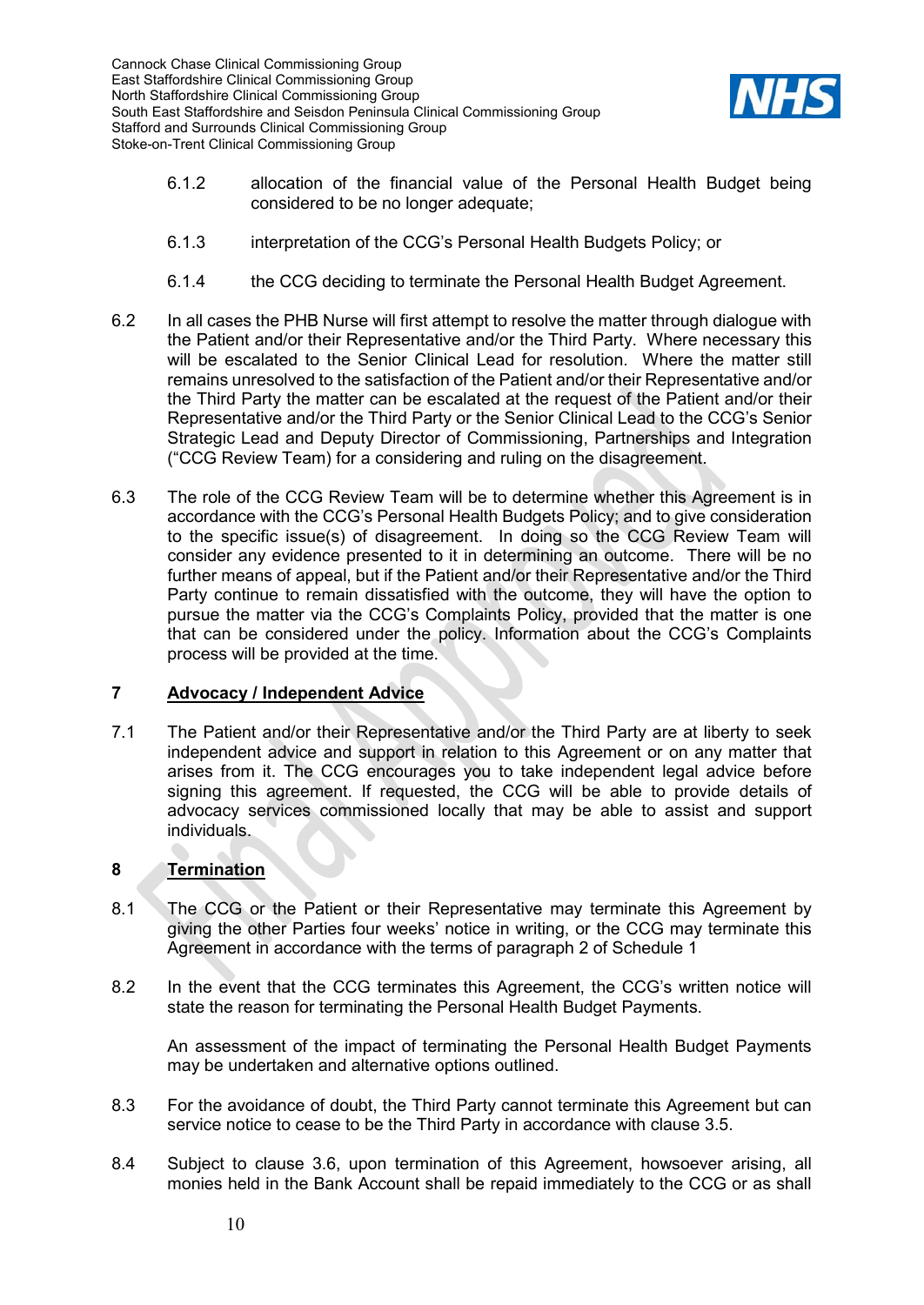

be otherwise directed by the CCG. The Third Party will provide a full account of the balance returned and monies spent.

 $\bullet$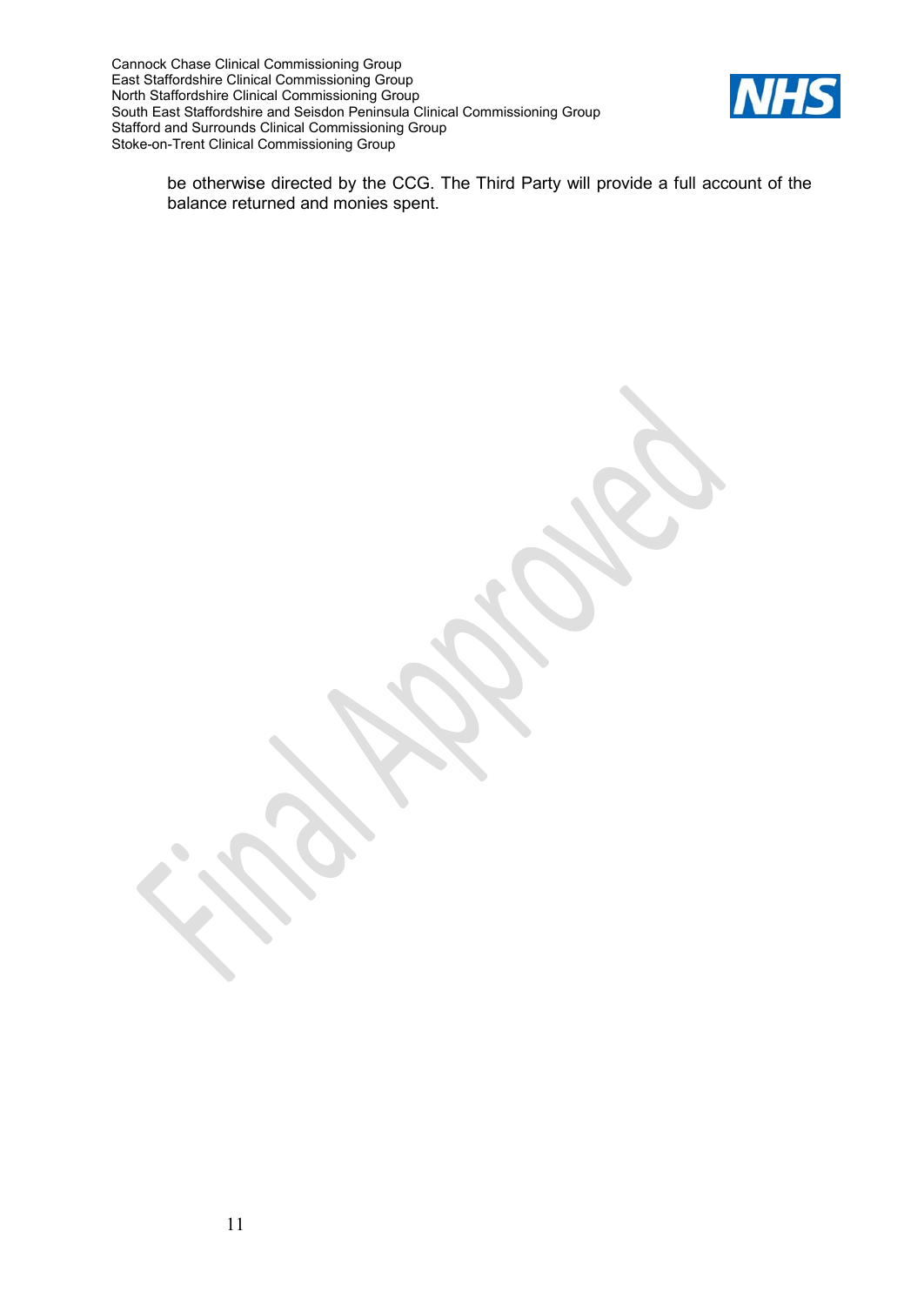

#### Signed on behalf of **[INSERT NAME OF CCG]**

## **AND**

| [Signed by |  |
|------------|--|
|------------|--|

## The **Patient**

| and the contract of the contract of |
|-------------------------------------|
|                                     |
|                                     |

## **[OR]**

| [Signed by                                                                                                                                                                                |
|-------------------------------------------------------------------------------------------------------------------------------------------------------------------------------------------|
| The Representative                                                                                                                                                                        |
|                                                                                                                                                                                           |
|                                                                                                                                                                                           |
|                                                                                                                                                                                           |
|                                                                                                                                                                                           |
|                                                                                                                                                                                           |
| (Where the Representative is signing on behalf of the Patient, by so doing they confirm they<br>hold authority to do so and fully understand the obligations imposed by this Agreement on |

them that are legally binding.)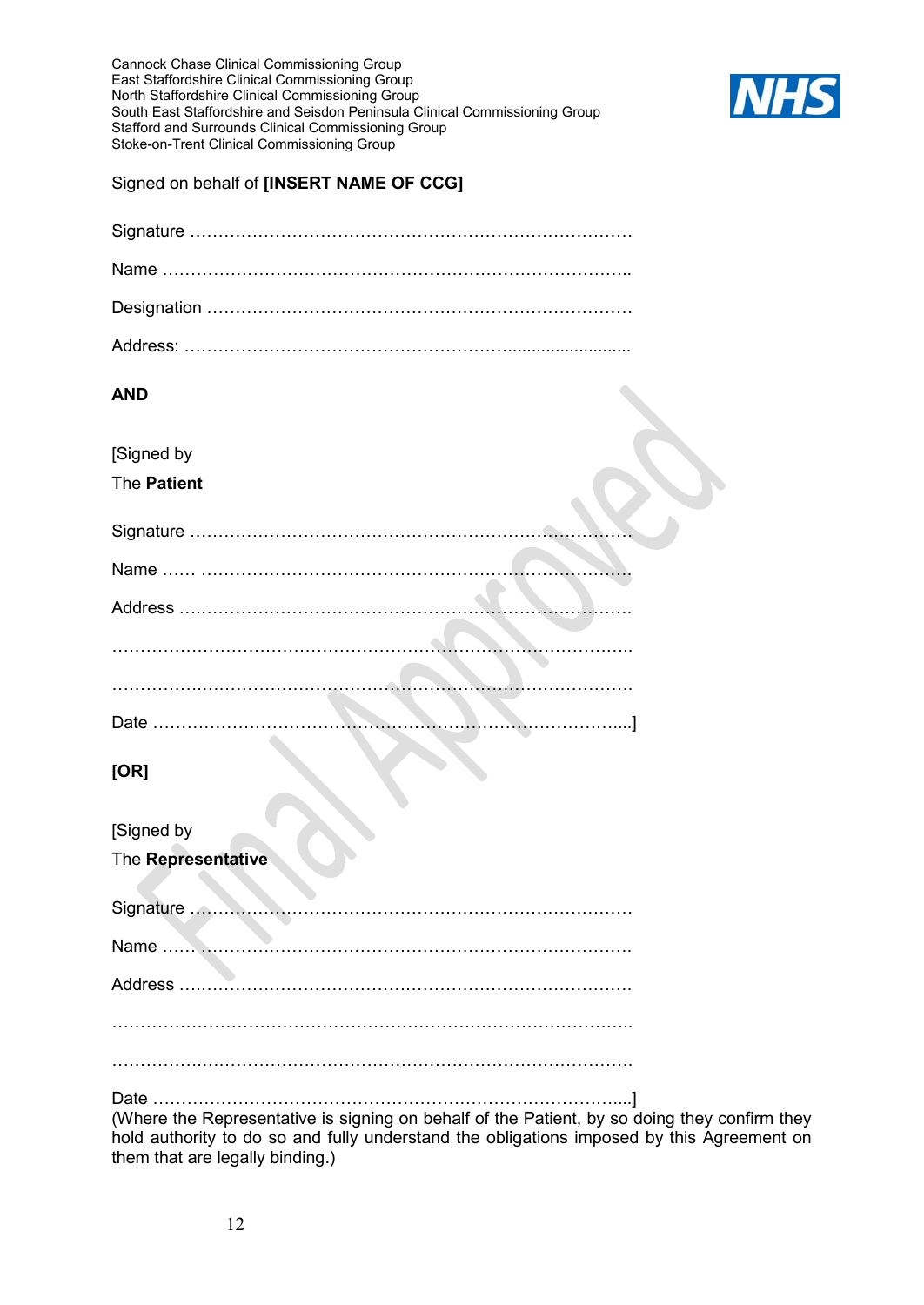

#### **AND**

Signed by The **Third Party**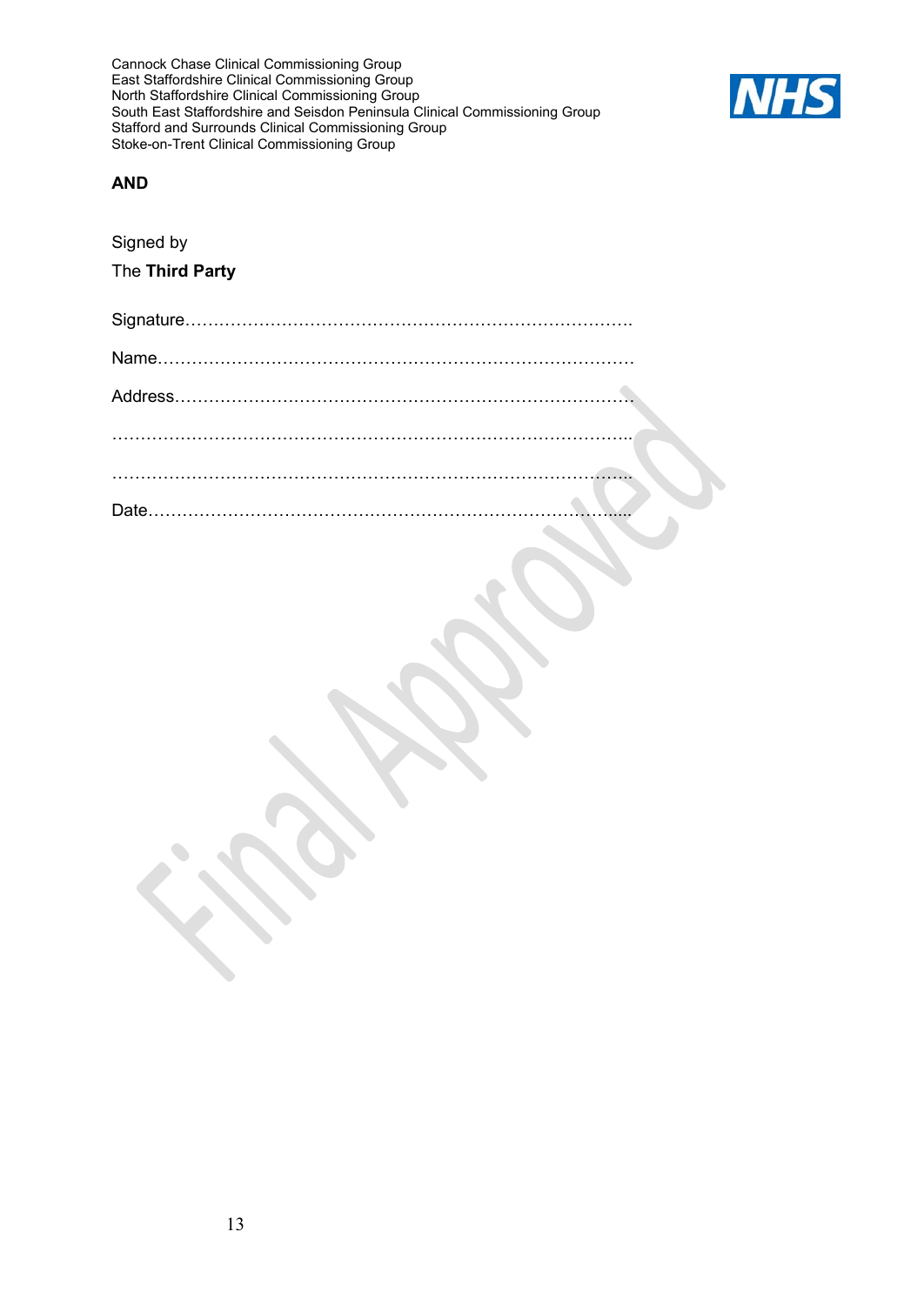

## **SCHEDULE 1**

## **RIGHTS AND RESPONSIBILITIES OF THE PARTIES**

#### **1 The Third Party and the Patient or their Representative's Rights and Responsibilities**

- 1.1 The Third Party and the Patient or their Representative agree that the Personal Health Budget Payments cannot be used for any of the following purposes:
	- 1.1.1 The supply or procurement of alcohol or tobacco; or
	- 1.1.2 The provision of gambling services or facilities; or
	- 1.1.3 To repay a debt otherwise than in respect of a service specified in the Personal Health Budget Support Plan; or
	- 1.1.4 To purchase primary medical services provided by general practitioners as indicated in the Personal Health Budget Support Plan; or
	- 1.1.5 To purchase urgent or emergency treatment services (including any unplanned hospital admissions) as indicated in the Personal Health Budget Support Plan; or
	- 1.1.6 To purchase support for social care purposes (where Personal Health Budget Payments for social care are paid into the Bank Account by the Council); or
	- 1.1.7 Anything illegal, unlawful or harmful to the Patient or their Representative, the Third Party or others; or
	- 1.1.8 To purchase any goods or services not detailed in the Personal Health Budget Support Plan; or
	- 1.1.9 To purchase anything else not relating to the Patient's assessed healthcare needs; or
	- 1.1.10 Any other purposes listed in the Personal Health Budgets Policy.
- 1.2 The Third Party must use the Personal Health Budget Payments to cover the cost of the Support in the manner it has agreed with the Patient or their Representative and the CCG and for no other purpose.
- 1.3 Where the Third Party incurs bank charges from accruing an overdraft in the Bank Account, the Third Party must meet these charges from their own funds.
- 1.4 The Third Party must let the CCG examine and, where appropriate, take copies or make extracts of all information and documentation relating to the Personal

 $\bullet$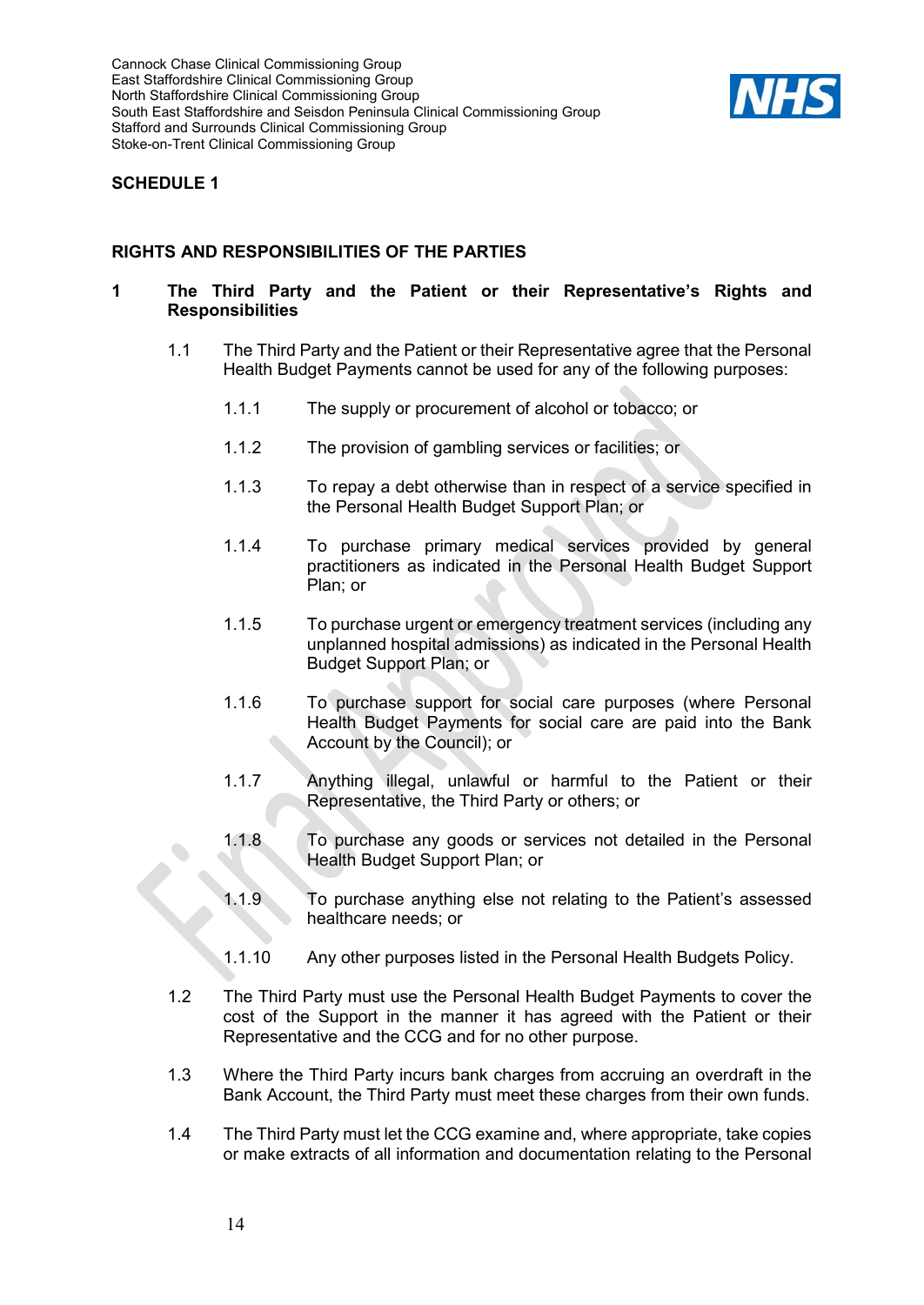

Health Budget and the provision of the Support within 30 days of any request by the CCG. The CCG will be permitted access to the following information:

- 1.4.1 all financial records (including Bank Statements for the Bank Account, showing payments received and made through the Bank Account and any other records which show clearly the Personal Health Budget Payments received from the CCG) and details of how the Third Party has used the Personal Health Budget Payments as agreed in the Personal Health Budget Support Plan;
- 1.4.2 the Bank Account bank statements;
- 1.4.3 receipts for payment made;
- 1.4.4 agency invoices and receipts (if applicable);
- 1.4.5 any agreements or contracts for services made between the Third Party and the Patient or their Representative in relation to the Personal Health Budget; and
- 1.4.6 any other information as the CCG may consider necessary.
- 1.5 Where the Third Party is to provide the CCG with information under this Agreement, such information shall be provided in a legible format, accompanied by authorisation for the CCG to take copies or extracts of the information, with an explanation of the information provided to the CCG or a statement to the best of the Third Party's knowledge and belief of where any information not provided to the CCG is held.
- 1.6 The Third Party must keep all supporting documents relating to the Personal Health Budget and the provision of the Support for at least six complete financial years from the date of any payments made to or from the Bank Account, even if the Personal Health Budget Payments have stopped. The Third Party agrees to provide the CCG, upon reasonable request, with an explanation of the information they provide to the CCG or a statement to the best of their knowledge and belief of where any information they fail to provide to the CCG is held.
- 1.7 The Third Party must keep a Financial Record which shows clearly:
	- 1.7.1 payments that they have received to meet the Patient's assessed needs, and
	- 1.7.2 details of how they have used Personal Health Budget Payments made into the Bank Account, as agreed with the PHB Nurse.
- 1.8 Invoices received must show clearly the goods or services provided and total amount to be paid.
- 1.9 Where there is an agreed contingency fund set aside for emergency situations, these funds must only be used in line with the Personal Health Budget Support Plan that has been agreed.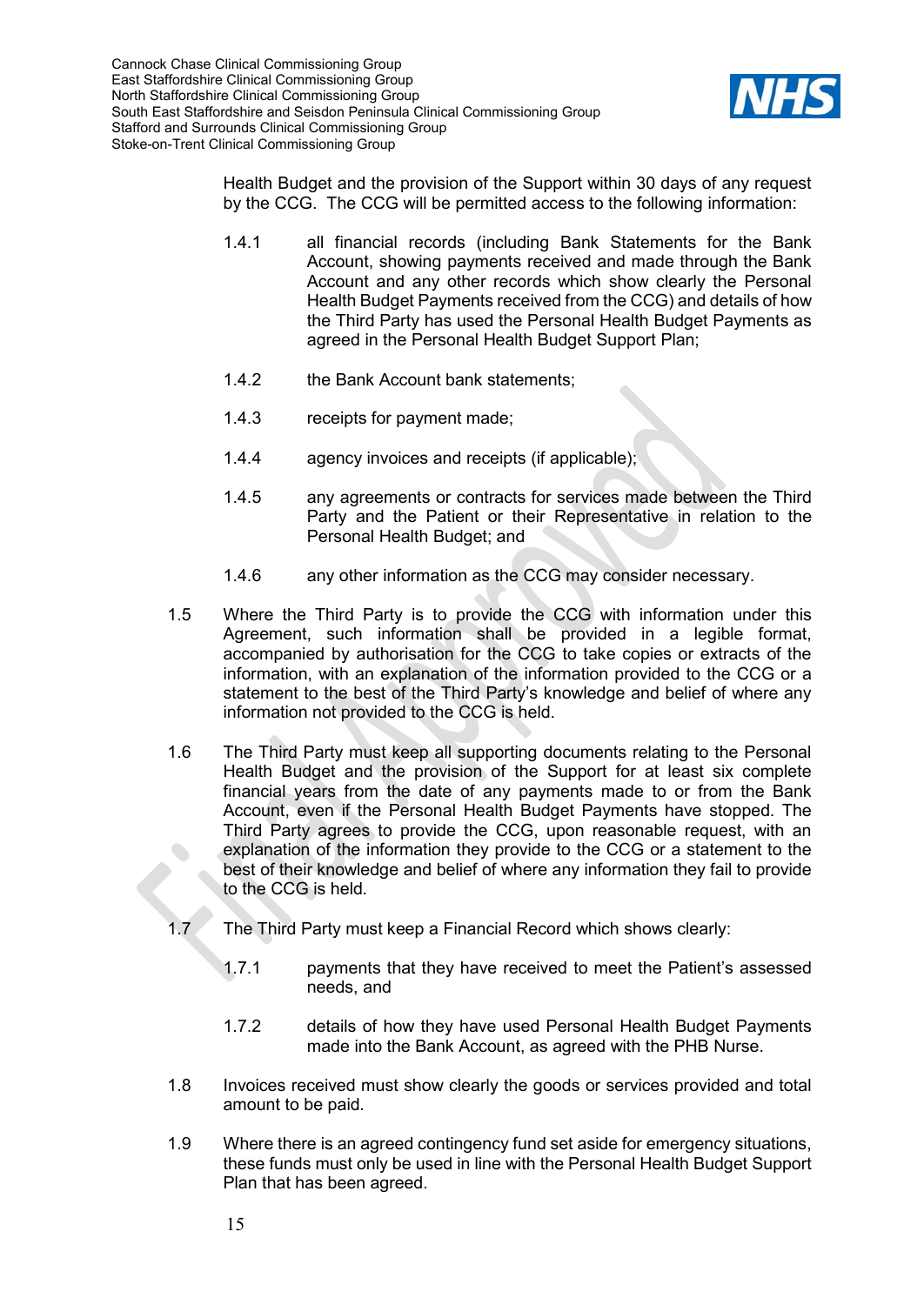

- 1.10 The Third Party and/or Patient or their Representative (depending on who has agreed to assume responsibility) must ensure that any individual or organisation providing the Support:
	- 1.10.1 is reputable and can meet the standards of quality expected by the CCG;
	- 1.10.2 has complied with all its registration obligations including with the Care Quality Commission if carrying out regulated activities;
	- 1.10.3 where it is ascertained that the provider must operate under insurance or indemnity cover, has adequate insurance and indemnity cover for the services to be provided to the Patient;
	- 1.10.4 has the right skills and resources in place to provide the type of services the Patient requires under the Personal Health Budget Support Plan and is properly trained in the delivery of the services;
	- 1.10.5 has adequate complaints procedures in place, and
	- 1.10.6 where applicable, is a registered member of a regulated professional body, regulated by a body mentioned in section 25(3) of the National Health Service Reform and Health Care Professions Act 2002.
- 1.11 No later than three months from the date the first Personal Health Budget Payment is first received into the Bank Account, there will be an initial review of the management of the Personal Health Budget by the Third Party and a review and re-assessment of the Patient's healthcare needs (including a review of the quality of the Support arrangements). Any proposed changes to the Personal Health Budget and/or the Support arrangements will be the subject of discussions and agreement between the CCG and the Patient or their Representative and the Support Plan and the PHB Summary Sheet will be updated accordingly
- 1.12 There will be subsequent financial monitoring and review of the Personal Health Budget every 3 months for the first year and every 12 months thereafter or more frequently if there is a change in circumstances (including an assessment whereby the CCG determines the Patient is no longer eligible for Support), or where the CCG becomes aware that the Personal Health Budget Payments have not been sufficient to secure the Support, in which case there will be a review of the management of the Personal Health Budget and a review and re-assessment of the Support needs (including a review of the quality of the Support the Patient is receiving). Any proposed changes to the Personal Health Budget (including stopping payments where the Patient is no longer eligible) and/or the Support will be notified to the Patient or their Representative and the Third Party in accordance with Clause [5.3](#page-7-3) of this Agreement and will be the subject of discussions and agreement between the Patient or their Representative and the CCG. The Support Plan and the PHB Summary Sheet will be updated accordingly.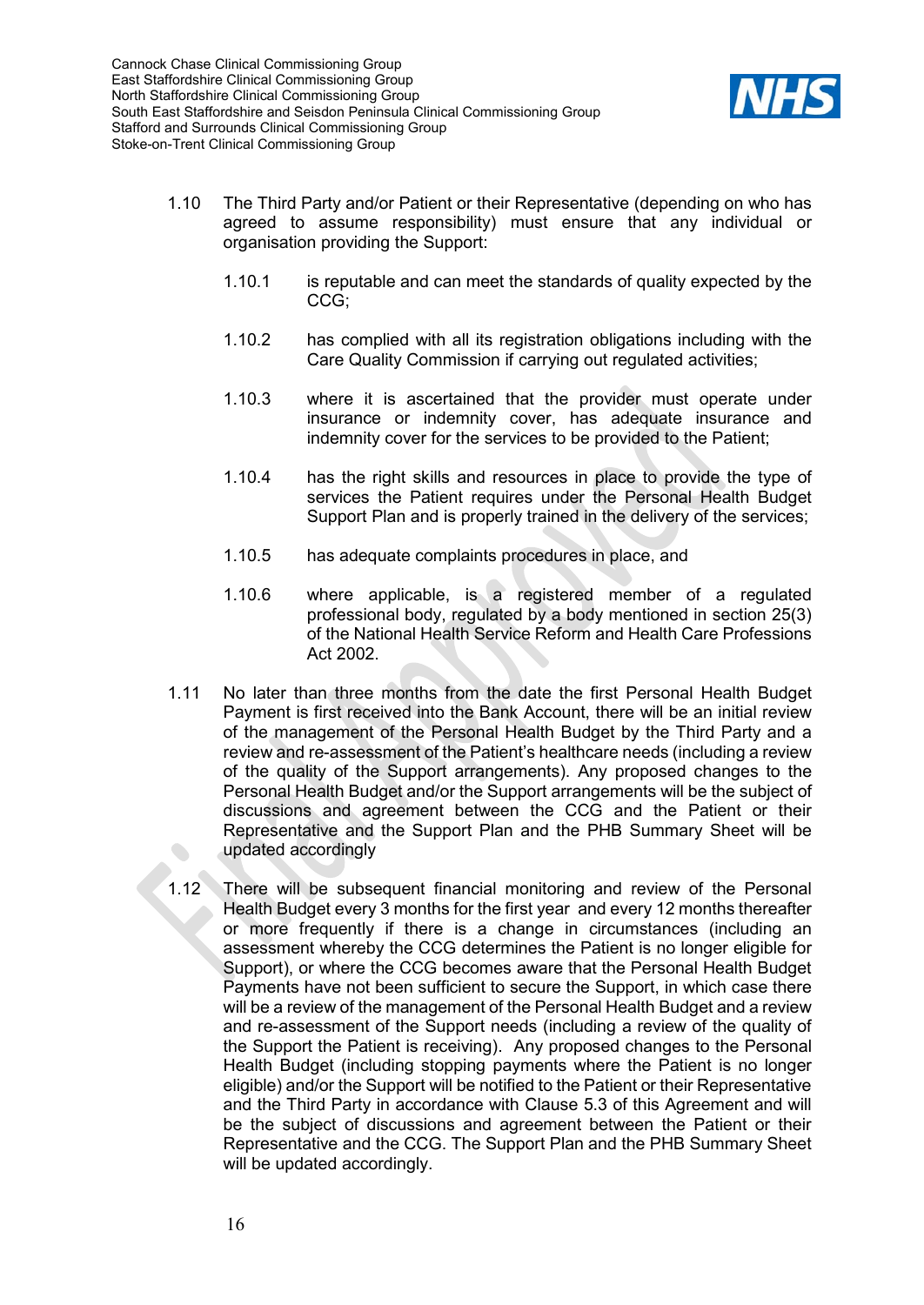

- 1.13 The Patient or their Representative and (where appropriate) the Third Party, agrees to notify the CCG within 48 hours of any substantial change of the Patient's health conditions or the Personal Health Budget Plan or other relevant circumstances (including where the Patient is admitted to hospital or residential care, moves to a different address in the CCG's area, moves away from the CCG's area, leaves the country for more than four weeks, no longer wishes to receive the Personal Health Budget Payments, or where the Patient or their Representative or Third Party needs help to comply with the terms and conditions of this Agreement) of which it becomes aware).
- 1.14 The Patient or their Representative has the right to bring this Agreement to an end at any time by giving four weeks' written notice (or less by agreement) to the PHB Nurse.
- 1.15 If this Agreement is brought to an end by the Patient or their Representative or by the CCG, the CCG will be responsible for settling any outstanding payments due to a provider organisation with whom the Patient or their Representative or the Third Party has made contractual arrangements to provide Support. If there is a surplus of Personal Health Budget Payments held in the Bank Account at termination which have not been spent, those shall be repaid to the CCG in accordance with the CCG's instructions at that time.
- 1.16 The Patient or their Representative may at any time during the term of this Agreement request the CCG to undertake a review of the Personal Health Budget. Upon receipt of such a request the CCG will decide whether it is reasonable to undertake such a review and will notify the Patient or their Representative of its decision, the outcome of any review and the reasons for its decision.
- 1.17 The Third Party shall arrange for anyone employed by the Third Party who is engaged in provision of the Support, to have enhanced DBS checks. This shall (subject to paragraph 2.4 below) include the circumstances where the Third Party is the employer of staff who are friends or family of the Patient. Results of DBS checks to be carried out in accordance with this paragraph, shall be provided to the CCG and on receipt, the CCG shall confirm that those results are satisfactory.
- 1.18 If the Third Party employs staff in connection with this Agreement, the Third Party, shall be required to have in force employers' liability insurance which includes public liability insurance and cover for redundancy costs. This is to be with reputable insurers or underwriters with a minimum limit for any one claim (the limit to be increased from time to time as reasonably required by the CCG). The relevant insurance policy and the premium receipts must be produced as and when required by the CCG. An allowance for these insurance policies is included within the Personal Health Budget.
- 1.19 For the purposes of this Agreement the Patient or their Representative will not employ any staff who are engaged in the provision of the Support.
- 1.20 Anyone employed by the Third Party using the Personal Health Budget is an employee of the Third Party and shall not be employed by or be considered to be an agent or employee of the CCG or the Patient or their Representative. **For**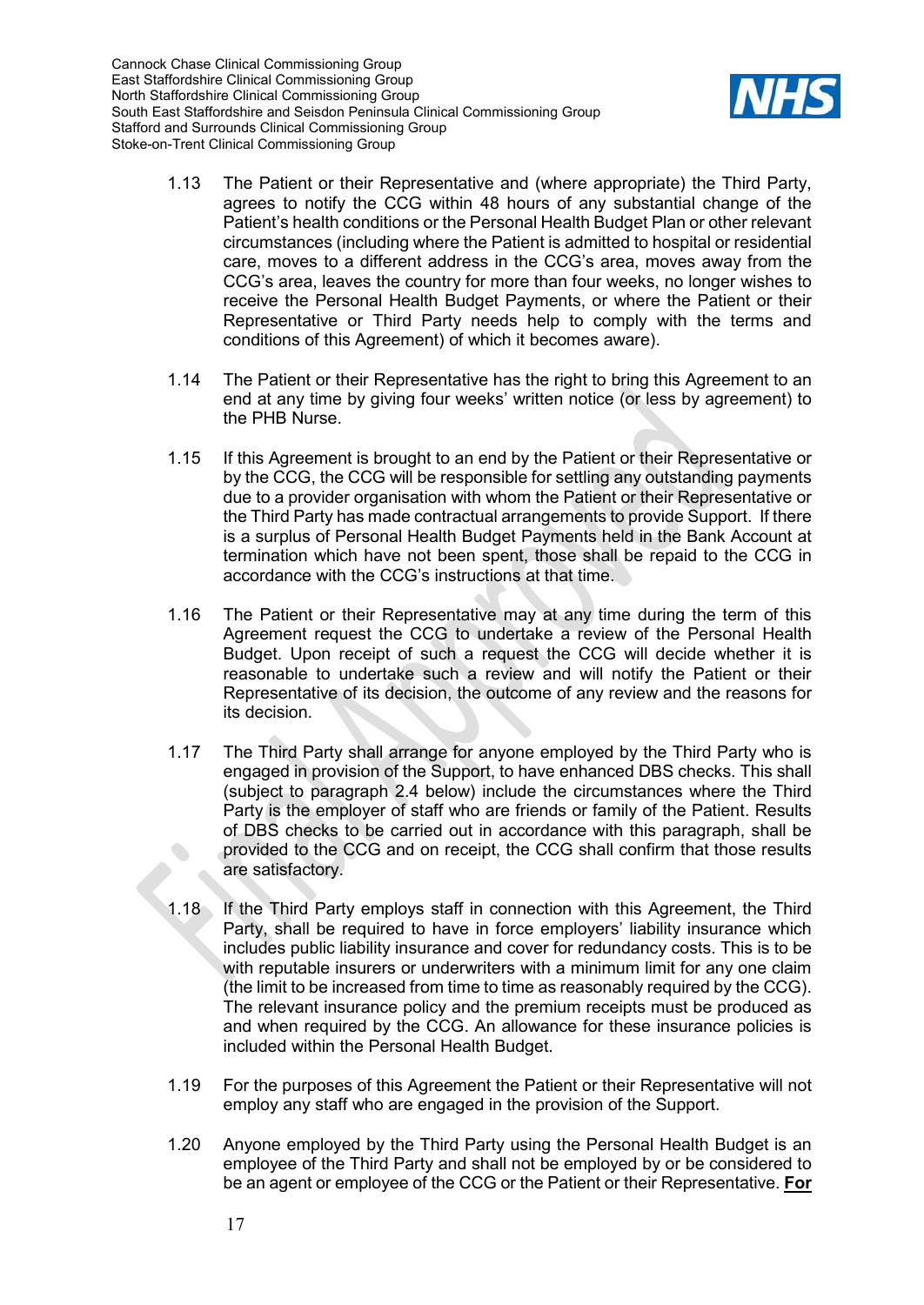

#### **the avoidance of doubt the Third Party is responsible for ensuring they comply with all of their legal obligations as an employer, including but not limited to:**

- 1.20.1 **issuing a statement of employment or employment contract within the requisite time period; and**
- 1.20.2 **paying all employment costs such as pay, tax, pension and National Insurance contributions.**
- <span id="page-17-0"></span>1.21 All Employment Costs associated with the employment of any staff by the Third Party under this Agreement that have been agreed with the CCG shall be included within the Personal Health Budget as indicated in the Personal Health Budget Support Plan. **However, for the avoidance of doubt these costs do not include sums payable as a consequence of:**
	- 1.21.1 **Redundancy, the risk of which the Third Party is required to cover by a suitable policy of employers' liability insurance;**
	- 1.21.2 **The mismanagement of the employer/employee relationship;**
	- 1.21.3 **Any kind of employment disputes – including Employment Tribunal claims and County Court claims, settlements or awards.**

<span id="page-17-1"></span>**The CCG is in no way responsible for paying the costs associated with those events listed in paragraphs [1.21.1](#page-17-0) - [1.21.3](#page-17-1) of this Schedule 1, whether as part of the Personal Health Budget or otherwise and the Personal Health Budget should not be used to pay for these costs.**

- 1.22 Where the Third Party is an employer, they shall:
	- 1.22.1 Retain all records pertaining to employment including copies of all pay-remittance advice slips, payroll service invoices, HMRC tax and National Insurance remittance slips, Employer-related insurance certificates, holiday and leave records, sickness and absence records, DBS records and training and competency documents; and ensure employees are eligible to work in the UK; and
	- 1.22.2 Ensure that all final costs relating to employment are settled<br>including final pay, tax, pension and National Insurance tax, pension and National Insurance Contributions.
- 1.23 Where any equipment is not available from Core Services, the Third Party agrees that the purchase of such equipment made with the Personal Health Budget will be discussed and agreed with the CCG, with regard also to any costs of repairs, insurance or replacement and any such costs will be clearly outlined in the Personal Health Budget Support Plan.
- 1.24 The Patient or their Representative and/or Third Party agrees that the CCG will monitor the Personal Health Budget, the Personal Health Budget Support Plan and the use of the Personal Health Budget Payments. The following information will be shared, in order to facilitate this: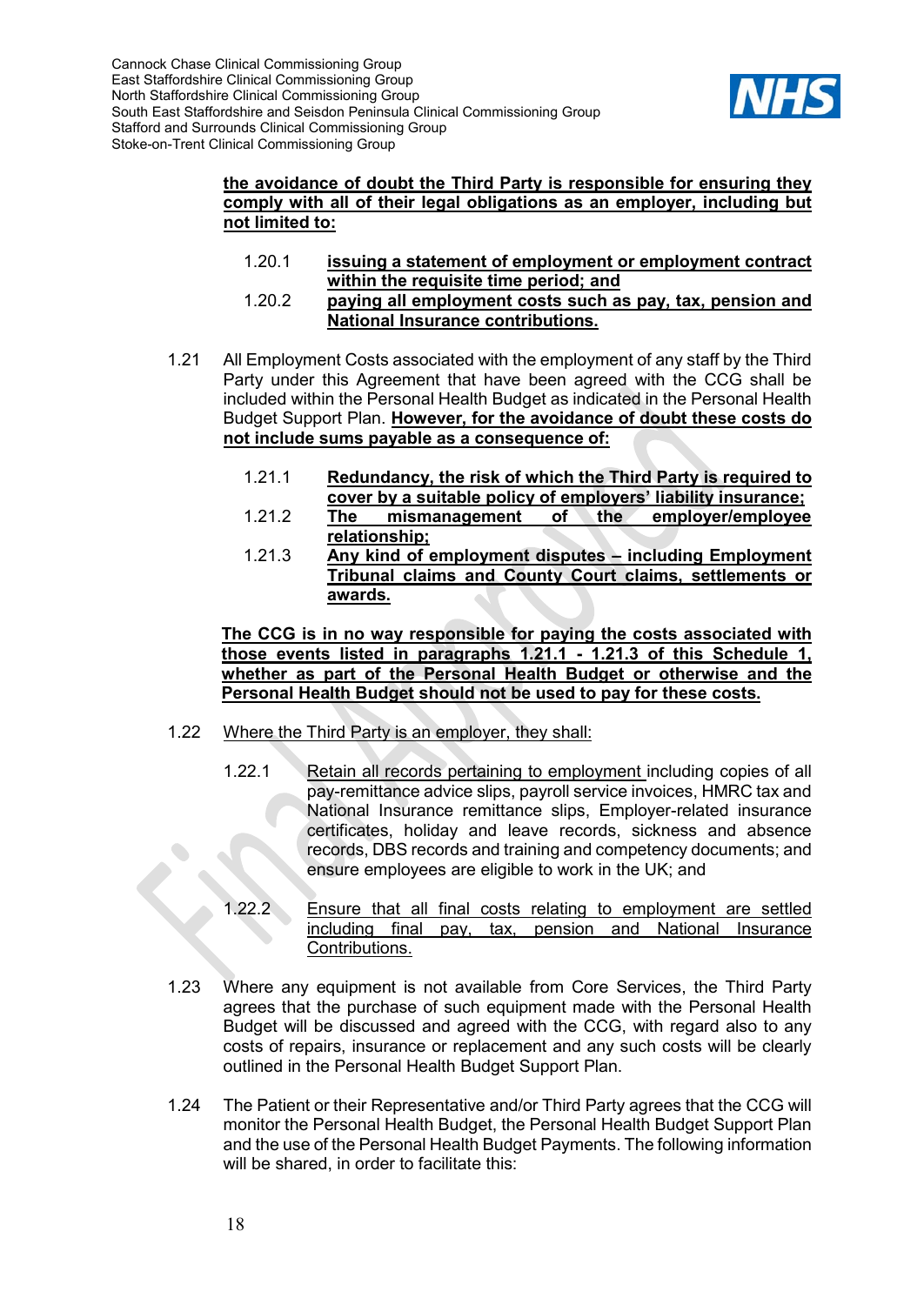

- 1.24.1 Personal Health Budget Support Plan;
- 1.24.2 Contact details for the Patient or their Representative; and
- 1.24.3 Details of the Bank Account.
- 1.25 The Patient or their Representative and/or Third Party agrees to notify any change of address and/or GP to the PHB Nurse.

#### **2 The CCG's Rights and Responsibilities**

- 2.1 The CCG will agree with the Patient or their Representative and Third Party and advise them of significant potential risks arising in relation to the making of Personal Health Budget Payments and the means of mitigating those risks.
- 2.2 The CCG retains responsibility for reviewing the Patient's health care needs and will therefore appoint or identify the PHB Nurse to assess that the needs as agreed in the Personal Health Budget Support Plan are being met. The PHB Nurse will be responsible for reviewing the Personal Health Budget Support Plan and:
	- 2.2.1 Monitoring the Patient's health needs and the making of Personal Health Budget Payments to the Third Party;
	- 2.2.2 Arranging for the review of Personal Health Budget Payments under the terms of this Agreement;
	- 2.2.3 Liaising between the CCG and the Patient or their Representative and the Third Party in connection with the subject matter of this Agreement.
- 2.3 The Personal Health Budget in the form of Personal Health Budget Payments will be paid by the CCG into the Bank Account for the purpose of the Third Party receiving payments (on behalf of the Patient) for the cost of the Support which the CCG has assessed is needed by the Patient in accordance with clause [4](#page-6-0) of this Agreement.
- 2.4 The CCG reserves the right to require that the Patient or their Representative or the Third Party do not secure Support from a particular service provider as indicated by the CCG in this Agreement or as shall be otherwise notified to the Patient or their Representative or Third Party by the CCG. **The Patient or their Representative and the Third Party agree not to use the Personal Health Budget Payment to purchase the Support from a Close Family Member of the Patient if they are living in the same household as the Patient without the CCG's express written consent to be granted only where it is necessary to meet the Patient's reasonable needs for the Support, as assessed by the CCG.**
- 2.5 The CCG may suspend or discontinue making payments to the Third Party if it becomes aware or is notified that the Personal Health Budget is not needed for a period exceeding 28 days, but before doing so it will discuss the matter with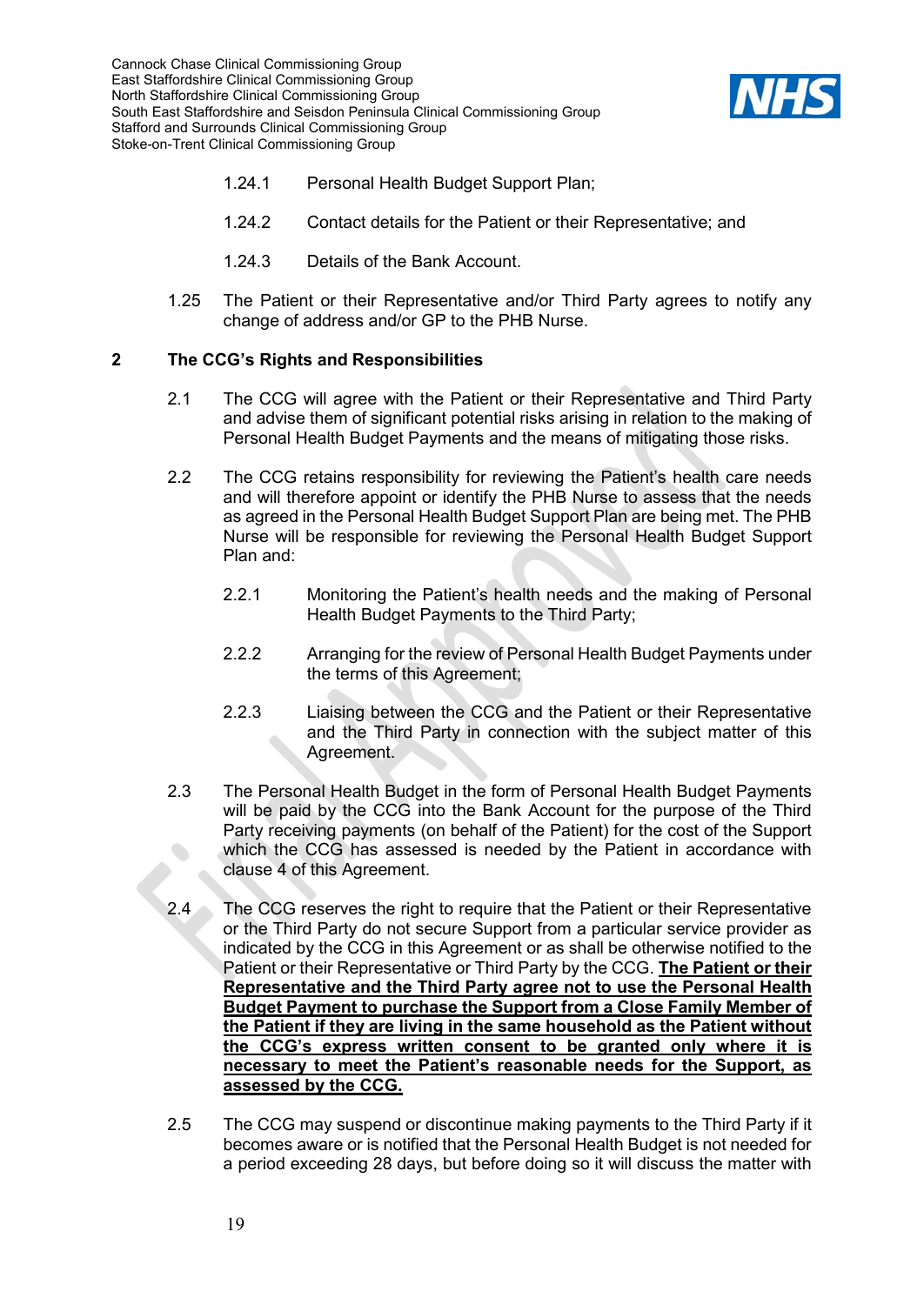

the Patient or their Representative and the Third Party and take into account any contractual agreements and continuing needs the Patient may have.

- <span id="page-19-0"></span>2.6 The CCG will examine and, where appropriate, take copies or make extracts of all information and documentation relating to the Personal Health Budget and the provision of the Support within 30 days of the end of every three month monitoring period (which shall commence from the date the Third Party first receives a PHB Payment). This information includes:
	- 2.6.1 all financial records/bank statements (that is of income received and payments made through the Bank Account which show clearly the PHB Payments received from the CCG and details of how the PHB Direct Payments have been used);
	- 2.6.2 receipts for payments made by the Third Party (where possible/practical);
	- 2.6.3 agency invoices and receipts (if applicable); and
	- 2.6.4 any other information the CCG may consider necessary.

Where the Third Party is to provide the CCG with information under this Agreement, such information shall be provided in a legible format, accompanied by authorisation for the CCG to take copies or extracts of the information, with an explanation of the information provided to the CCG or a statement to the best of the Third Party's knowledge and belief of where any information not provided to the CCG is held.

- 2.7 Following examination of the information referred to at paragraph [2.6,](#page-19-0) the PHB Nurse will discuss any discrepancies with the Patient or their Representative and the Third Party and a decision will be taken as to how best to proceed if there are any concerns about how the Personal Health Budget has been managed.
- 2.8 The CCG may share information from the Patient's Personal Health Budget Support Plan with external support brokers, care providers, and other care professionals. However, the CCG will not share information about the Patient without the Patient or their Representative's consent, except as permitted by the General Data Protection Regulation (GDPR) 2018 and the Data Protection Act 2018.
- 2.9 Where the CCG is satisfied that the whole or any part of the Personal Health Budget has not been used to secure the provision of the care to which it relates or the Personal Health Budget Support Plan has changed substantially then it may suspend, discontinue or reduce the amount of Personal Health Budget Payments, but before doing so it will discuss the matter with the Patient or their Representative and Third Party and take into account any contractual agreements and continuing needs they may have. If no contact can be made with the Patient or their Representative or Third Party for a period of 4 weeks the CCG reserves the right to suspend or withdraw the Personal Health Budget Payments.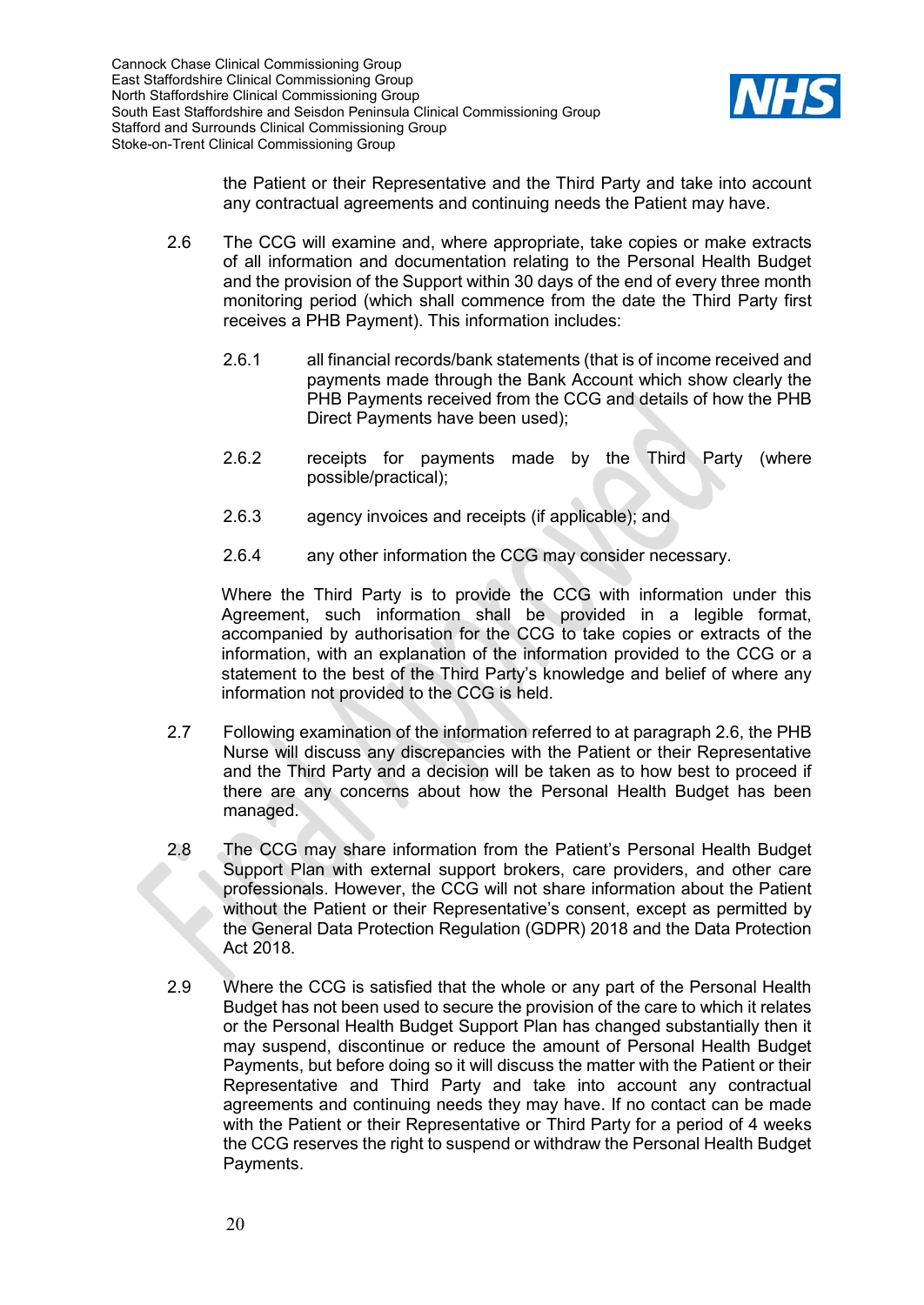

- 2.10 Where the CCG is satisfied that the Patient or their Representative or Third Party have not complied with any term or condition of this Agreement then it may require the Third Party to repay the CCG the whole or part of any of the Personal Health Budget Payments.
- 2.11 If the CCG is satisfied that theft, fraud or another offence has occurred in connection with the Personal Health Budget Payments it may terminate this Agreement with immediate effect and require the Third Party to repay the CCG the whole or part of the Personal Health Budget Payments that have been made, pursuant to the Personal Health Budget.
- 2.12 If the CCG is satisfied that there are identified legal or safeguarding concerns then it may suspend provision of the Personal Health Budget until such time as the legal or safeguarding concerns have been resolved. Alternative arrangements will be made, as appropriate, for the provision of Support.
- 2.13 The CCG has the right to terminate this Agreement by giving the Patient or their Representative and Third Party 4 weeks' notice in writing stating the reasons for the decision if it appears to the CCG that:
	- 2.13.1 the Patient or their Representative or Third Party is no longer capable of managing a Personal Health Budget.
	- 2.13.2 the Patient's needs for care can no longer be met by means of a Personal Health Budget; or
	- 2.13.3 the Patient is no longer registered with a GP practice which is a member of the CCG; or
	- 2.13.4 the Patient no longer meets the criteria for eligibility for NHS Continuing Health Care; or
	- 2.13.5 ongoing healthcare for the Patient is no longer required; or
	- 2.13.6 a Personal Health Budget is no longer an appropriate way of providing the Patient with care and support; or
	- 2.13.7 the Third Party has not complied with any terms of this Agreement.
- <span id="page-20-0"></span>2.14 The CCG may terminate this Agreement with immediate effect and arrange appropriate replacement services if:
	- 2.14.1 the Third Party refuses to receive Personal Health Budget Payments; or
	- 2.14.2 the CCG considers that the Third Party is no longer suitable to receive Personal Health Budget Payments.
- 2.15 Upon receipt of a notice served under paragraph [2.14](#page-20-0) the Patient or their Representative may request that the CCG re-consider its decision and may provide evidence or information for the CCG to consider as part of the